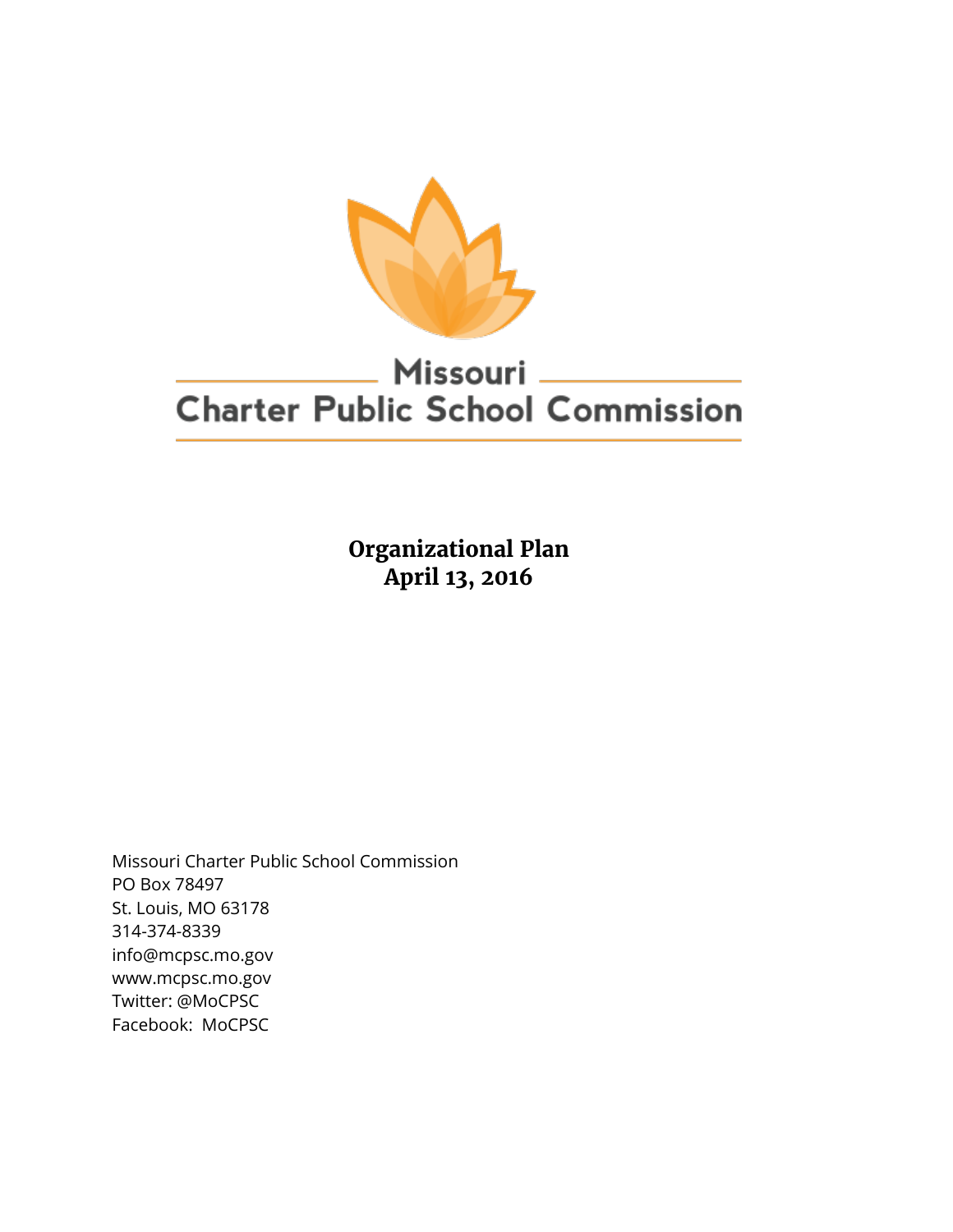# **Table of Contents**

<span id="page-1-0"></span>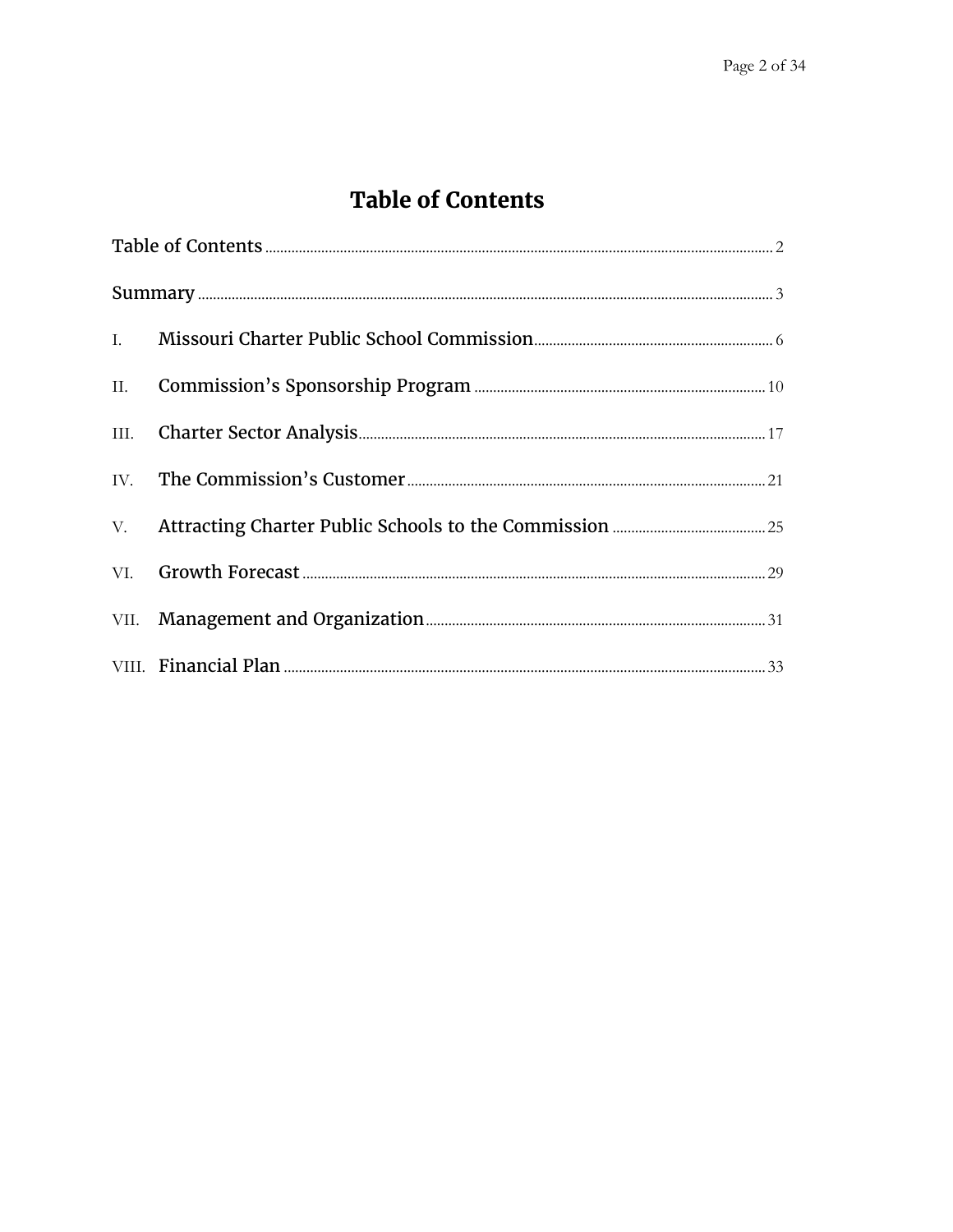### **Summary**

<span id="page-2-0"></span>Founded as an agency that is fiercely independent, intentionally lean $^1$  and passionately public, Missouri Charter Public School Commission's mission is to actively increase the number of high-quality charter public schools in Missouri.

### **The Commission meets its mission by:**

- Selecting quality applications to sponsor;
- Preserving the school's right to operate based on their charter application and subsequent legal agreement;
- Protecting the public's interest; and

 $\overline{a}$ 

 Disseminating best and promising practices to Missouri's public education sector.

### **Over the next five years, the Commission will replace over 10,000<sup>2</sup> poor performing charter and district seats and be self-funded through sponsorship fees by:**

- Sponsoring proven models seeking replication;
- Sponsoring innovative and turnaround models that demonstrate capacity;
- Renewing existing schools previously sponsored by another sponsor; and
- Accepting sponsorship programs from exiting sponsors.

### **Key features and benefits of the Commission's Sponsorship Program**

 Open and public review process - Petitioners enjoy an application process that is open and transparent. Expectations are clear and matched to national best

<sup>&</sup>lt;sup>1</sup> The term "lean" refers to the efficiency of our operation and intentionality of our programs; financially prudent, maximizing use of technology and minimizing the number of staff members. The Commission's sponsorship program requires only what is necessary to hold the school accountable to the charter agreement, performance contract and law. Using a "build-measure-learn" model, where early indicators are established to determine the effectiveness and impact of the activity, will inform future iterations of the Commission's sponsorship program and the charter's academics and operations. What we learn will be disseminated to other sponsors, charter schools, districts and the public.

<sup>2</sup> There are nearly 60,000 children enrolled in public schools in St. Louis and Kansas City. Only 19,000 have access to a performing school.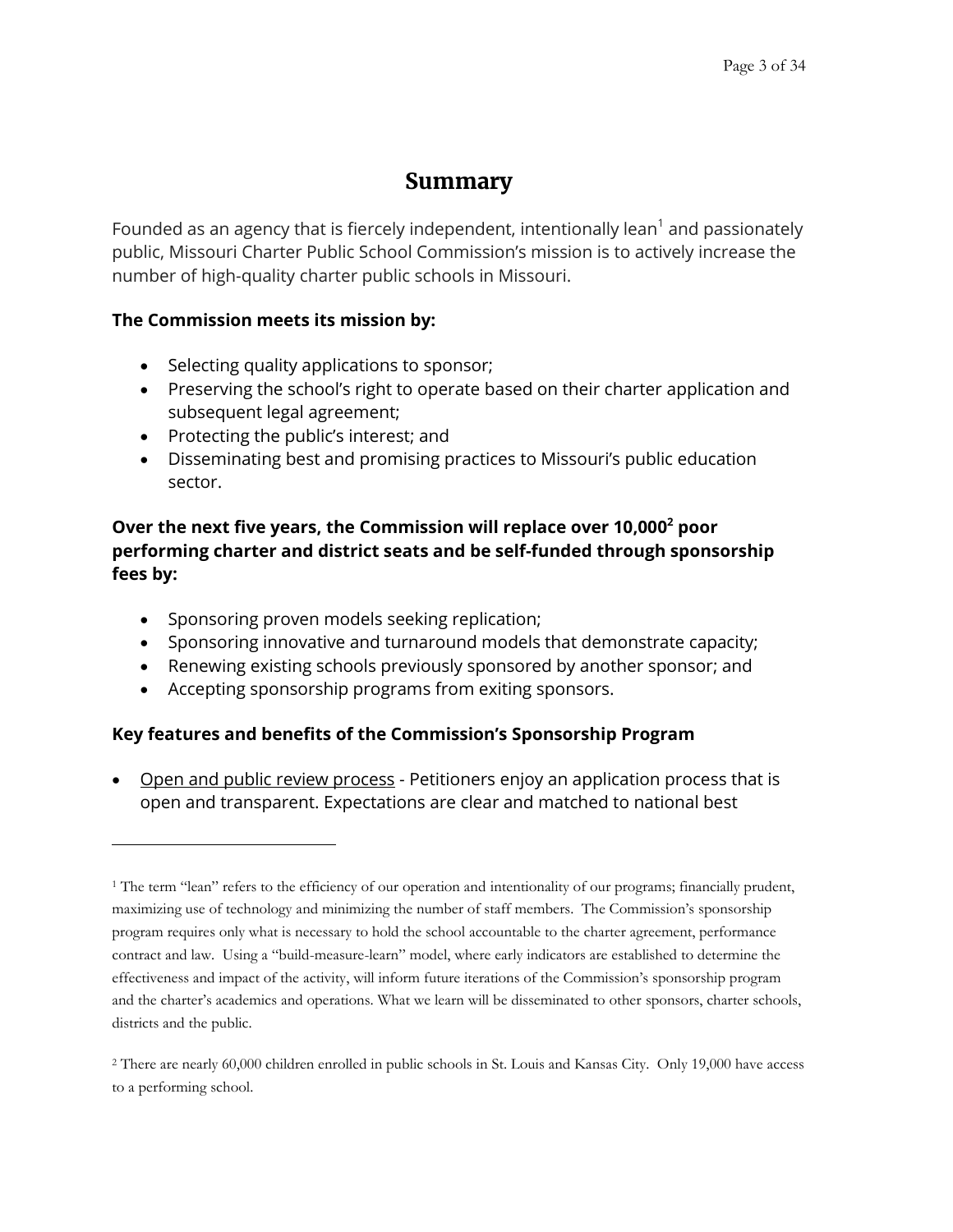practices. Review and decisions are made in public. Applications are accepted throughout the year and deadlines are for the benefit of the school. The public hearing demonstrates a commitment to stakeholder voices and assures the best match of the school to a community.

The Commission will actively work with communities to issue a Request for Proposal to secure a school that matches the needs and desires of the area.

- Open to all school models Sponsorship is determined on quality of the application, capacity of the founding team and demonstrated demand for the school. All grades, locations, and models are eligible to apply for sponsorship.
- Sole purpose authorizer The Commission's expertise, time and attention are directed to authorizing. Commission staff and consultants are experts in charter public schools and stay attuned to sector developments and advancements. There are no competing projects, policies or activities running counter to charter public schools. Applicants are assured their autonomy is protected from interference and over reach.
- Lean authorizing Accountability is critical for the success of a school, but it must be relevant, meaningful and when possible, agreed upon by the school prior to opening. Charter public schools are assured vigilant restraint against new or growing requirements beyond the charter agreement and performance contract measures, those in the best interest of the public or additions required by law. The Commission actively works with the Missouri Department of Elementary and Secondary Education, Missouri General Assembly and State of Missouri Attorney General to reduce unnecessary reporting and regulatory burden on the schools.

The Commission's sponsorship program adopts up-to-date reporting and document depository technology to minimize reporting time and effort. Early and timely review of data informs the Commission and the schools so necessary course corrections can be made for better outcomes.

The Commission will work with the schools they sponsor throughout the lifespan of the charter to improve our authorizing practices, promote best and promising practices in charter public schools and disseminate failures and lessons learned.

• Quality as a magnet - Performing schools want to associate with other performing schools. The Commission and its schools actively participate in the dissemination of best and promising practices to assure the sector is stronger and children gain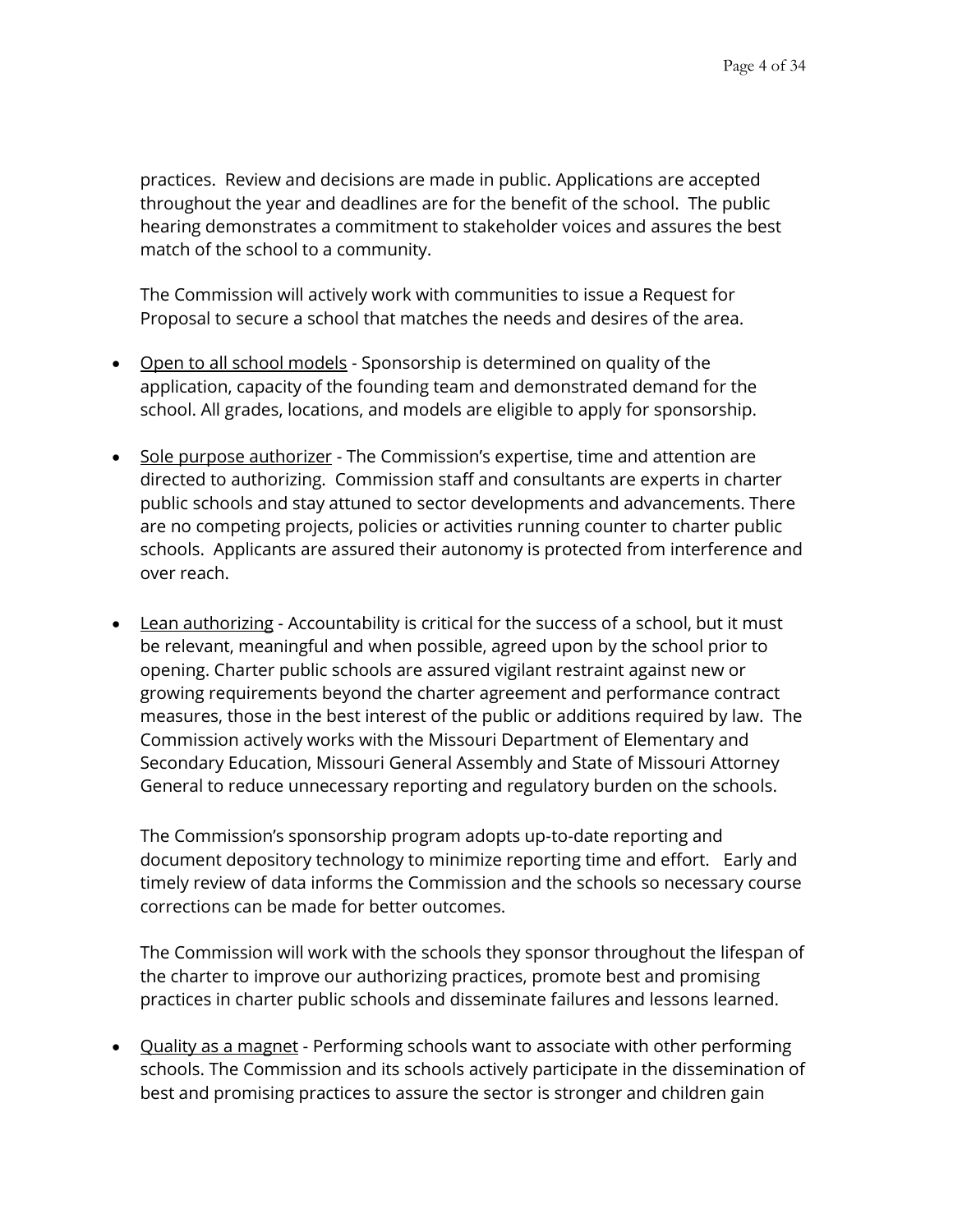access to quality schools. This commitment to quality necessitates closure of poorly performing schools.

 Part of the charter eco-system – Growing quality charter schools requires the intentional interaction of a variety of organizations. The interactions are designed. Some of the work fuels the growth and takes advantages of opportunities, while other strategies remove barriers and threats. Organizations must develop and adapt to for the eco-system to thrive. Quality sponsorship is an essential element of Missouri's charter school eco-system.

#### **Students Served**

Charter public schools are currently located in the state's two largest, urban districts. Neither district is accredited. Over half of the students attend district schools performing below state average. Currently, 45% of charter public school students attend a charter public school performing below their district. Nearly 19,000 students are in performing seats, leaving over 40,000 students in low performing public school seats.

#### **Financial Projections**

The FY16 and FY17 budgets are stable, with a State appropriation of \$200,000. FY17 will include sponsorship fees from Citizens of the World – Kansas City and are expected to be close to \$30,000. Expenses are expected to be similar, with \$145,000 to salaries and the balance to operations and marketing.

Fees are 1.5% of the per pupil allocation of each LEA in their portfolio, capped at \$147,000, for FY17. A state appropriation is eventually expected to be replaced with generated sponsorship fees. Since schools are of varying sizes and many LEA's have multiple schools it is difficult to model the breakeven point. At the current per pupil rate, an LEA will reach the cap at 960 students. A 400 student school will generate approximately \$52,000.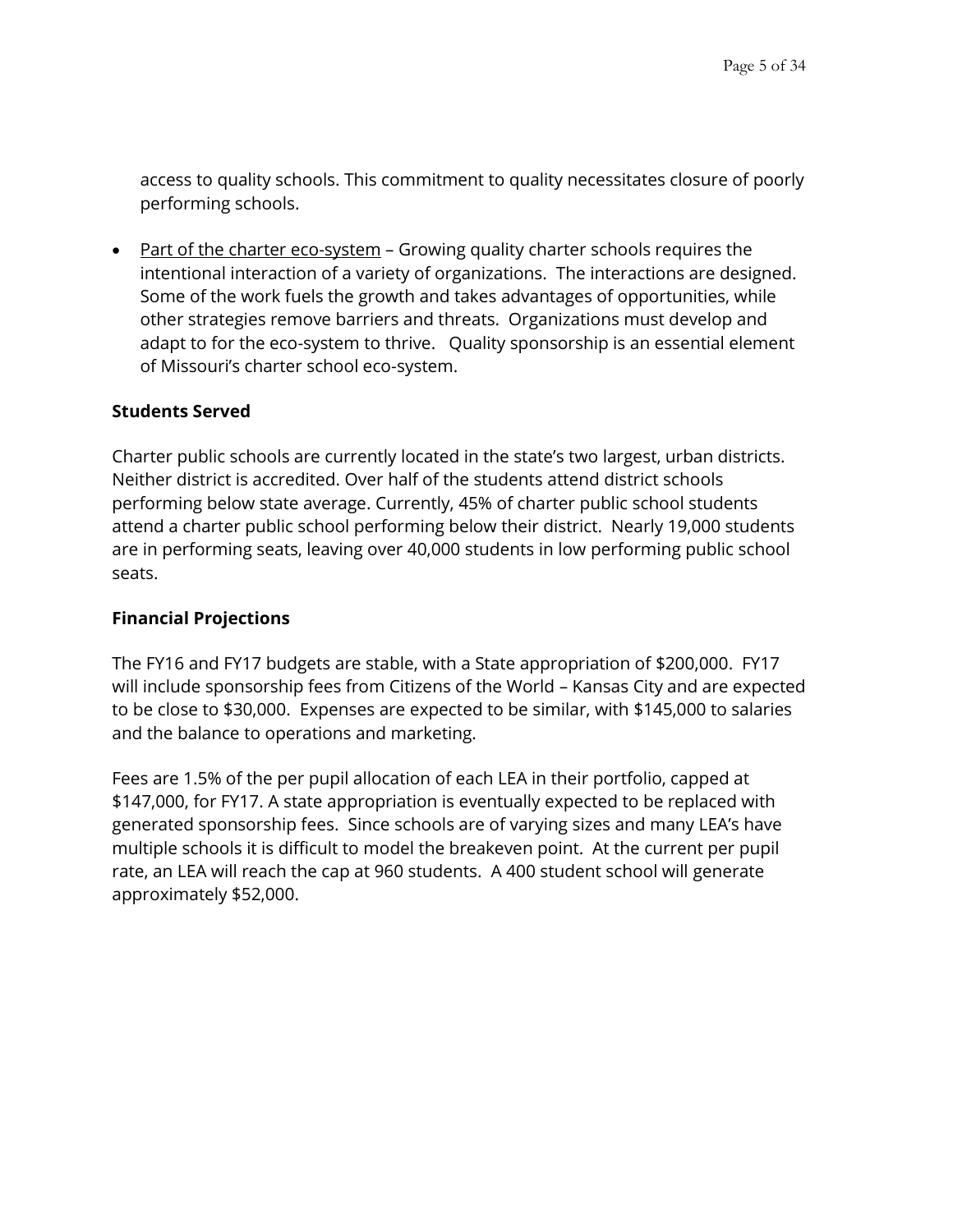# <span id="page-5-0"></span>**I. Missouri Charter Public School Commission**

#### **Values and Beliefs**

We are fiercely independent. Sponsoring charter public schools is our only business. We are not a school district. We do not confer degrees, provide research or professional development. We are not a grant making institution. This sole focus gives MCPSC the unique position to be an advocate for the charter public school sector and to make decisions based on the students, schools and sector. We promote and protect the value of sponsorship work.

We are passionately public. The Commission is a public entity and the schools we sponsor are public. All of our business is conducted in accordance with Missouri Sunshine Laws. The Commission's meetings are publicized and materials made available to all, within the limits of the law. The results of the Commission's portfolio will be posted to the website $^3$ , with easy to understand graphs, spreadsheets and narratives. Our work is freely shared with anyone. The schools we sponsor are open, transparent, and accessible to all.

We are focused on and committed to quality authorizing. We do not concern ourselves with the size of our portfolio, neither restricting nor agreeing to sponsor schools based on anything other than what is in the best interest of the public. The Commission is clear and consistent about our expectations in our application, review process, compliance and accountability practices and in decisions to renew or revoke. We act purposefully, creating processes that are simple and straightforward, avoiding a bureaucratic, inflexible process of needless hoops. Deadlines are for the benefit of the applicant and the community it plans to serve.

We use best business practices for the best work. Sponsors have a responsibility to assure their work is based on well researched and proven practices of the work of authorizing, to assure a compliance and regulatory environment that drives quality and protects autonomy. Policies and practices of MCPSC derive from the leader in this profession, the National Association of Charter public school Authorizers. NACSA's seminal work, "Principals and Standards for Quality Charter Public School Authorizing"

<sup>3</sup> www.mcpsc.mo.gov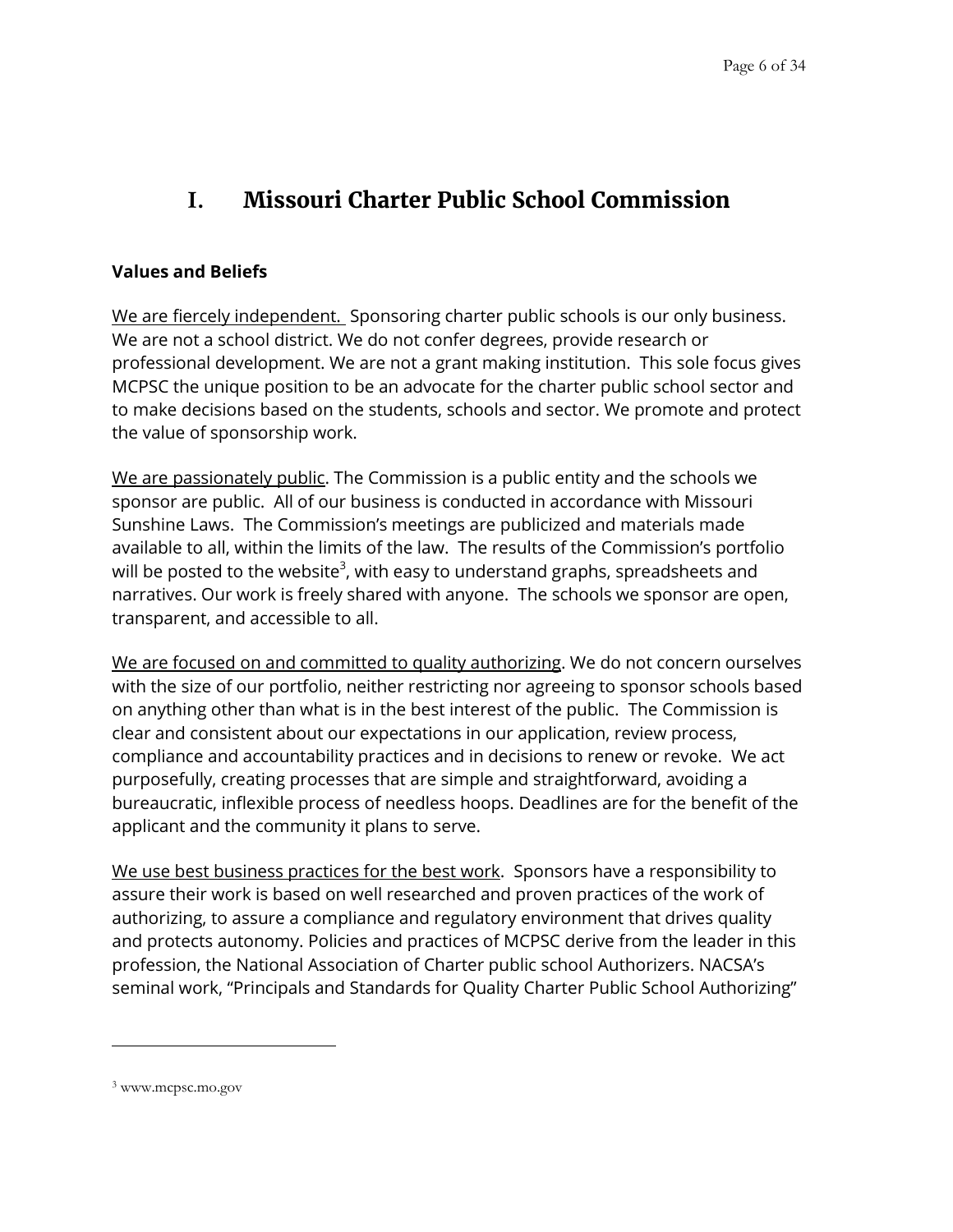forms the basis of our sponsorship program. We use technology to ease the reporting burdens on schools and bolster accessibility of information to the public.

We make time for real relationships, because they matter. We know our school boards and leaders. We know the neighborhood and civic leaders in communities wanting and needing high quality public schools. We have a professional and honest relationship with the MODESE and the MOSBOE, with school districts and other sponsors.

Our work is to benefit the charter public school sector and districts alike. We envision a day when all Missouri children have access to a quality public school where they live. We hold great interest in transferring the knowledge learned in charter public school sponsorship to other sponsors and to districts throughout Missouri. Lessons learned, successful strategies and approaches must be disseminated to the sector to inform future innovation, accelerate the growth of quality and inform public policy.

We are open to creating a space where we can innovate together. We desire to partner with school boards, superintendents, universities and MODESE leadership to address particular vexing issues.

#### **Approach to Sponsorship**

The Commission's sponsorship program is grounded in three key principals: assure quality, provide autonomy and protect the public's interest.

 We sponsor quality schools. We grant the right to operate a charter public school to educators, entrepreneurs and community members who can demonstrate the capacity and skill to operate high performing schools designed to meet the needs of the children they intend to serve. Because proven outcomes assure the public that the new school will have the greatest chance of success, replication of successful charter public school models or school designs based on research will be the majority of the schools we sponsor.

We are open to entrepreneurs who have demonstrated past successes and who present innovative models. We offer innovators, entrepreneurs and educators the opportunity to create, test new strategies and think differently about the way education is delivered, lead, organized or governed. We see teachers as innovators and we believe quality educators can come from beyond the traditional routes and certification.

Our promise is continuous quality sponsorship. We believe that the sponsorship program impacts the quality of the schools they sponsor. Our policies and practices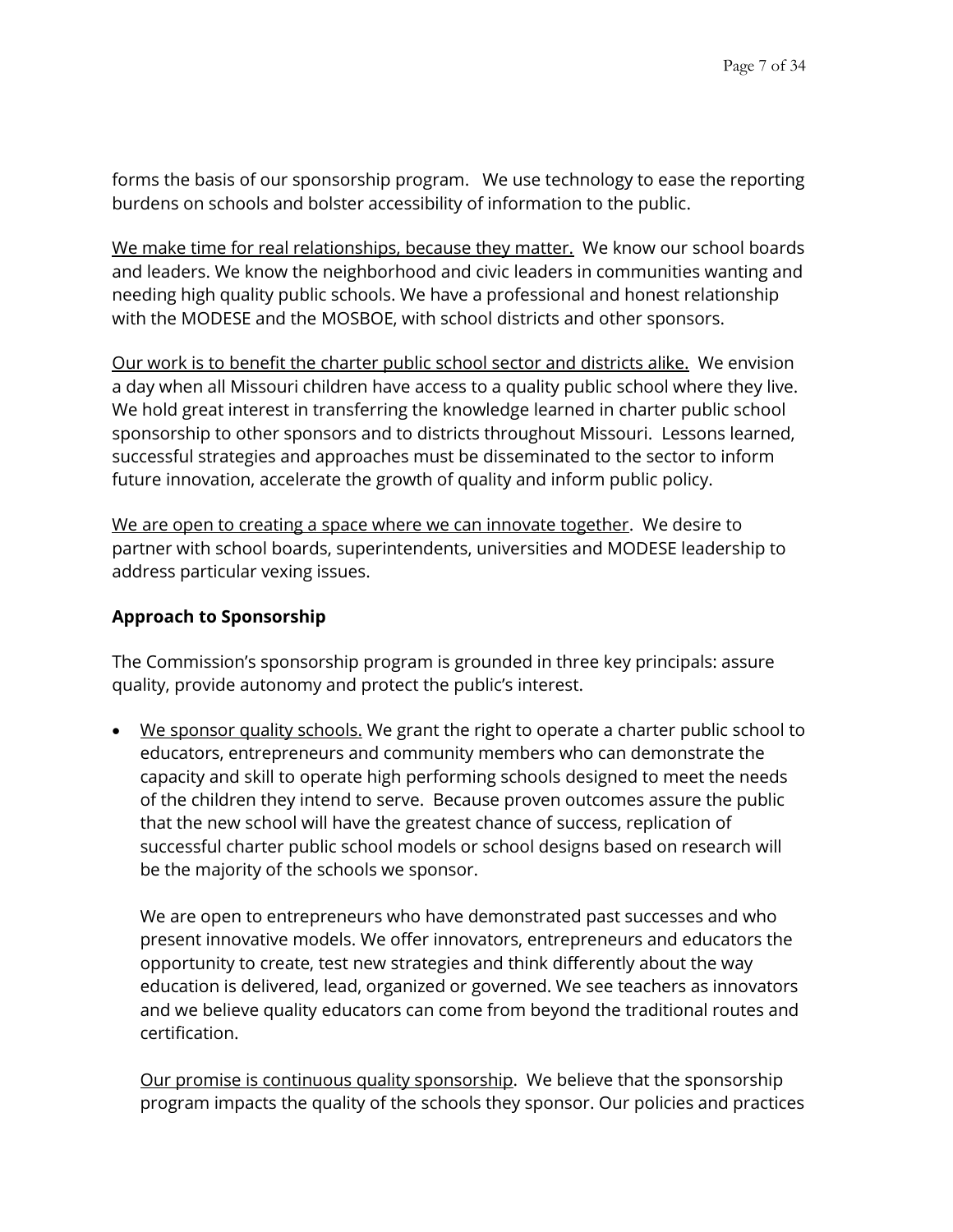are based on current best practices. We are reflective, evaluating the impact of our work on the school, the sector and the community. We listen to the schools we sponsor to improve our practice and actively seek their feedback.

• Our entrusted sponsorship comes with a promise of autonomy for the school. We understand the complexity of the work of sponsors and fight to protect the freedom and self-determination of the schools we sponsor. We actively increase our knowledge of the laws and regulations, stay current on best practices, and listen to our schools. We acknowledge constraints where they exist and fiercely protect our schools from over-regulation.

One way we respect the school's autonomy is by maintaining a clearly articulated and consistent monitoring program. We are clear and direct with the information related to compliance with the charter agreement and performance contract. We create systems and use technology to minimize the burden of demonstrating compliance, so school leaders can focus more on the children than on the paperwork.

We believe that quality can be delivered in different models of schools, with different kinds of leaders and in a variety of settings. We are as eager to read an application from a CMO as we are from a teacher. We are open to applications generated by the community or from operators wishing to open new sites in Missouri. We are interested in application where innovation and turnaround are in any and all aspects of the schools design, governance or operations.

• The public is our first customer and is always present in the work of the Commission. Commission sponsored charter public schools must:

> Produce evidence that they are meeting their obligations and are accountable for the promises they made to the student, community and taxpayers. Requirements are clearly outlined in the charter public school agreement and performance contract. Timely, thorough and accurate reporting is essential. Performance contracts are both aspirations and realistic.

> Demonstrate that they are free and open to all children. We believe the children in a charter pubic school must have access to the services they need to reach their full potential. Children in charter public schools are expected to meet the outcomes the school promises, regardless of their soci-economic status. Charter public school boards are public boards and must conduct their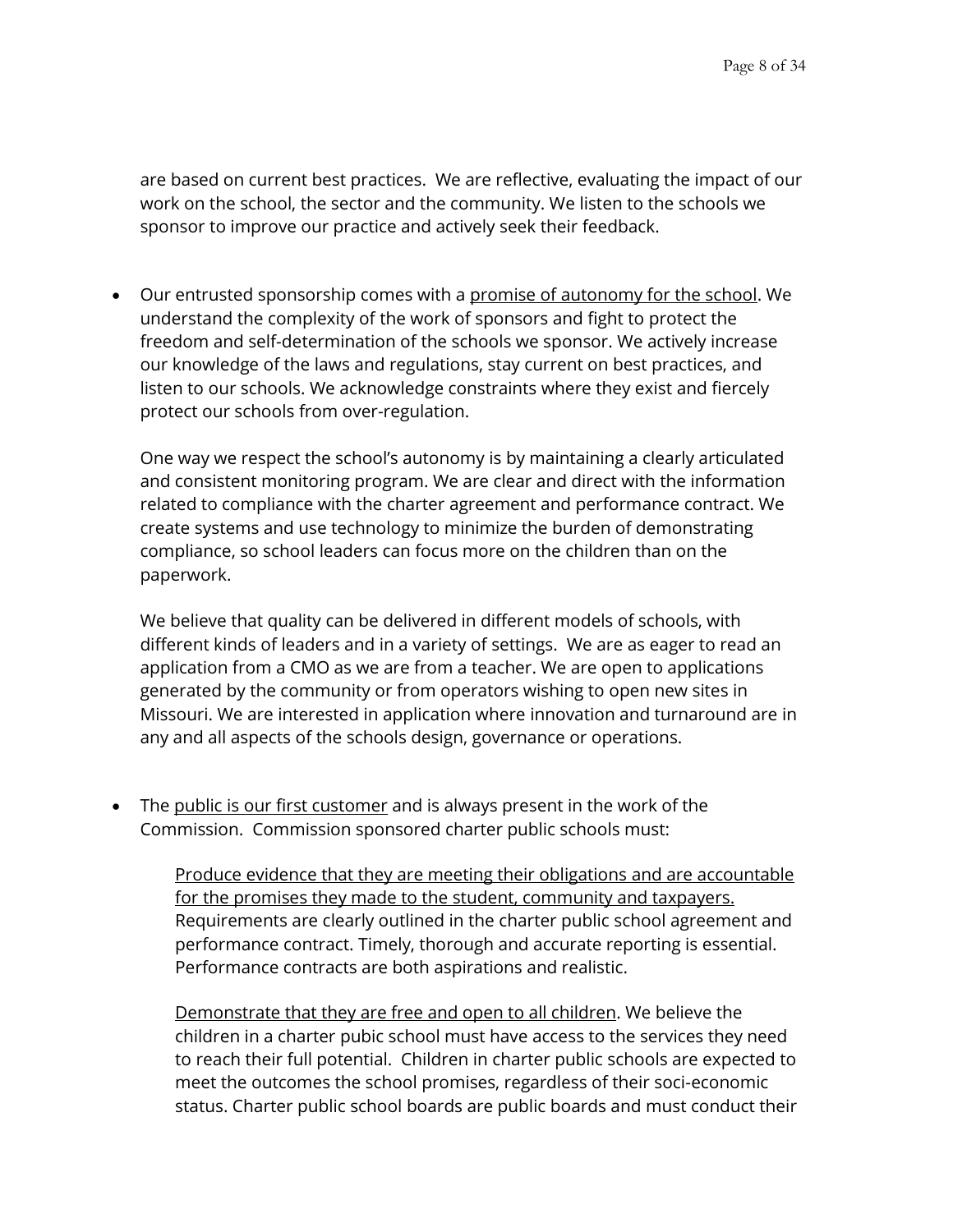business in the open, and demonstrate they are, and continue to be, reliable stewards of public funds.

There is no economic or racial litmus test for access to public schools in Missouri and we do not have one in determining what schools we sponsor. We see all children and every community as deserving of great public schools. We also believe that parents have a right to find a "best fit" school for their child and communities have a right to partner with charter public school operators to advance the overall vibrancy of their community.

The Commission works on behalf of the public. We hold the schools we sponsor to the commitments they make to the children and families within their charter application and performance agreements. We operate in the open so that others can see what we do, inform our practice and replicate what works. We eagerly seek the public's input and encourage their involvement in the charter public school sector.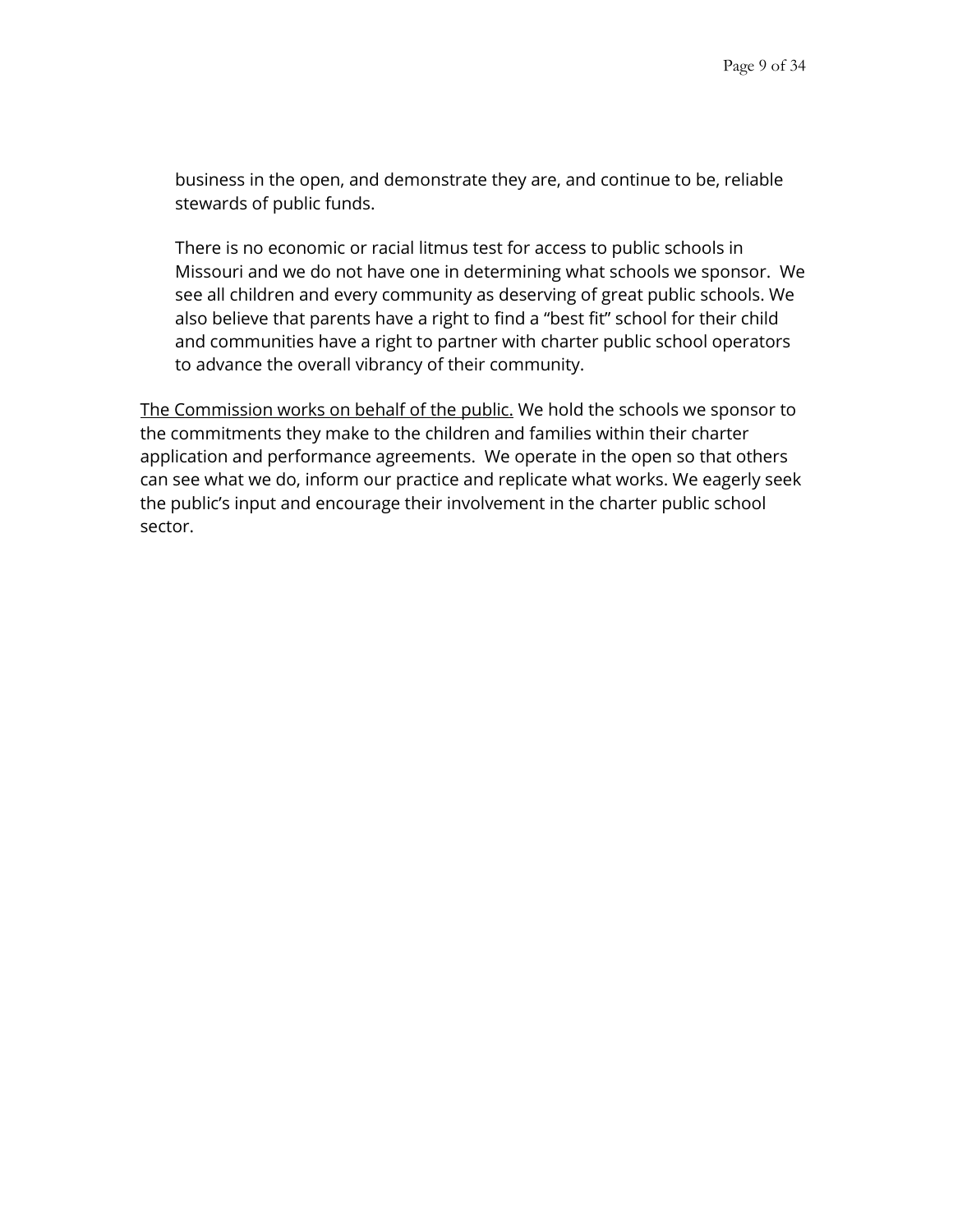# **II. Commission's Sponsorship Program**

<span id="page-9-0"></span>Organizations, community members, educators and parents interested in operating a charter public school apply to the Commission for approval to open a free, public school in a specific school district. The following outlines the steps in our sponsorship program.

#### Step 1: Letter of Intent

 $\overline{a}$ 

Applicants submit a Letter of Intent and Prospectus to the Commission to begin their review process. The Letter of Intent indicates whether the proposed school is based on a new or existing design, the school district location, the number of students they plan to serve in the first year and when they have full enrollment, grades served and the anticipated opening date. If the school meets the standards set in the Prospectus, they are invited to apply. The Commission staff meets with the applicant to establish the timeline for subsequent submissions. Applicants are referred to the Missouri Charter Public School Association to take advantage of optional supports and services offered to potential schools throughout their development.

#### Step 2: Application and Request for Proposals

Petitioners submit an application that details the education, organization, governance and business plans of the school. The Commission currently uses the Missouri Model Application<sup>4</sup>, developed in conjunction with the National Association of Charter School Authorizers (NACSA). Applicants must provide evidence of capacity of their founding group to govern and manage a public school. A successful application provides data on prior school success or evidence as to why the innovative approach has a likelihood of success. The application must also demonstrate that there is sufficient demand to support this type of school in the community they wish to locate.



<sup>4</sup> MCPSC is working with MCPSA to revise this application. Scheduled release is May 2016.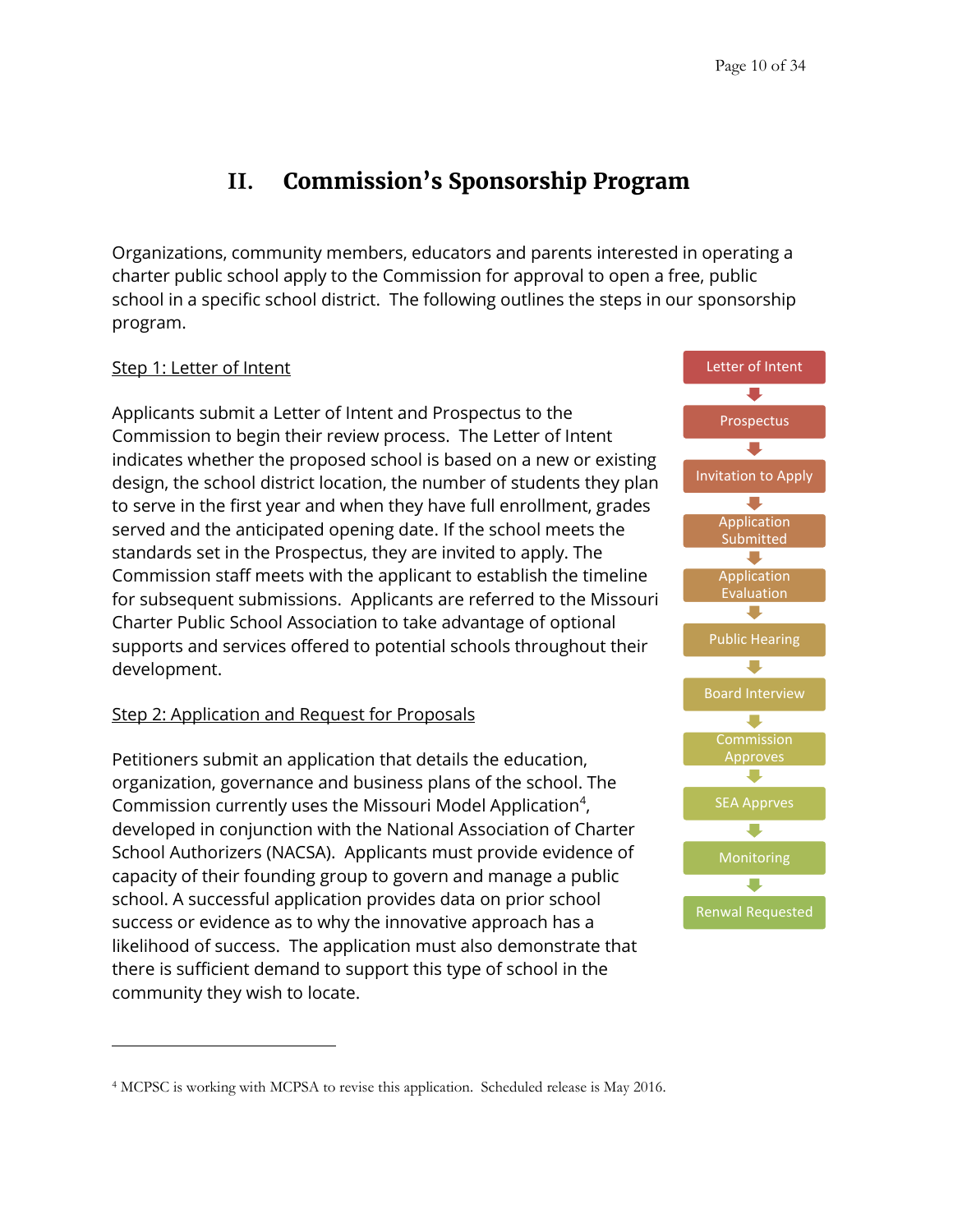The Commission will accept applications throughout the year. Applications are generated through an open Request for Proposals (RFP) issued by the Commission. We actively invite high performing models and networks to open schools in Missouri. The Commission works closely with the Missouri Charter Public School Association, the statewide member and charter sector support organization, as well as other state and national partnering organizations to identify potential applicants. The Commission also encourages existing performing charter public schools in Missouri to open other schools or scale to serve children throughout their K-12 educational experience. The Commission will accept applications from existing charter public schools seeking renewal.

Communities may wish to generate their own RFP and community engagement process to develop or identify a charter public school that meets their particular needs. The Commission may choose to issue a RFP to encourage applications for specific communities or for specific types of schools.

The Commission has a particular interest in applications for turnaround schools and models that focus on high need populations. We seek applications from proven teams willing to replace failing schools. We are eager to read application with well researched models that address students in high-poverty/high-crime communities, students who are over-age/under-credit, or children engaged with the justice system.

#### Step 3: Application Evaluation

 $\overline{a}$ 

Once submitted, applications are subject to rigorous evaluation by staff and teams of trained reviewers. We begin by engaging and training local citizens, educators, civic and business leaders as application review teams. They will be joined by specific content experts, as needed. The team will use their individual and collective knowledge, their understanding of the local context and the Commission's application rubric $5$  when reviewing the application.

Demonstrated methods to drive high academic outcomes are the most important component of a quality application, but it is not the only one. A clear mission, an articulate educational philosophy, with an aligned organizational culture and school climate are equally important to the success of a school. Financial statements, organization plans and systems are scrutinized to assure that the petitioners have

<sup>5</sup> The Commission will continue to use the Model Rubric until the new application is competed.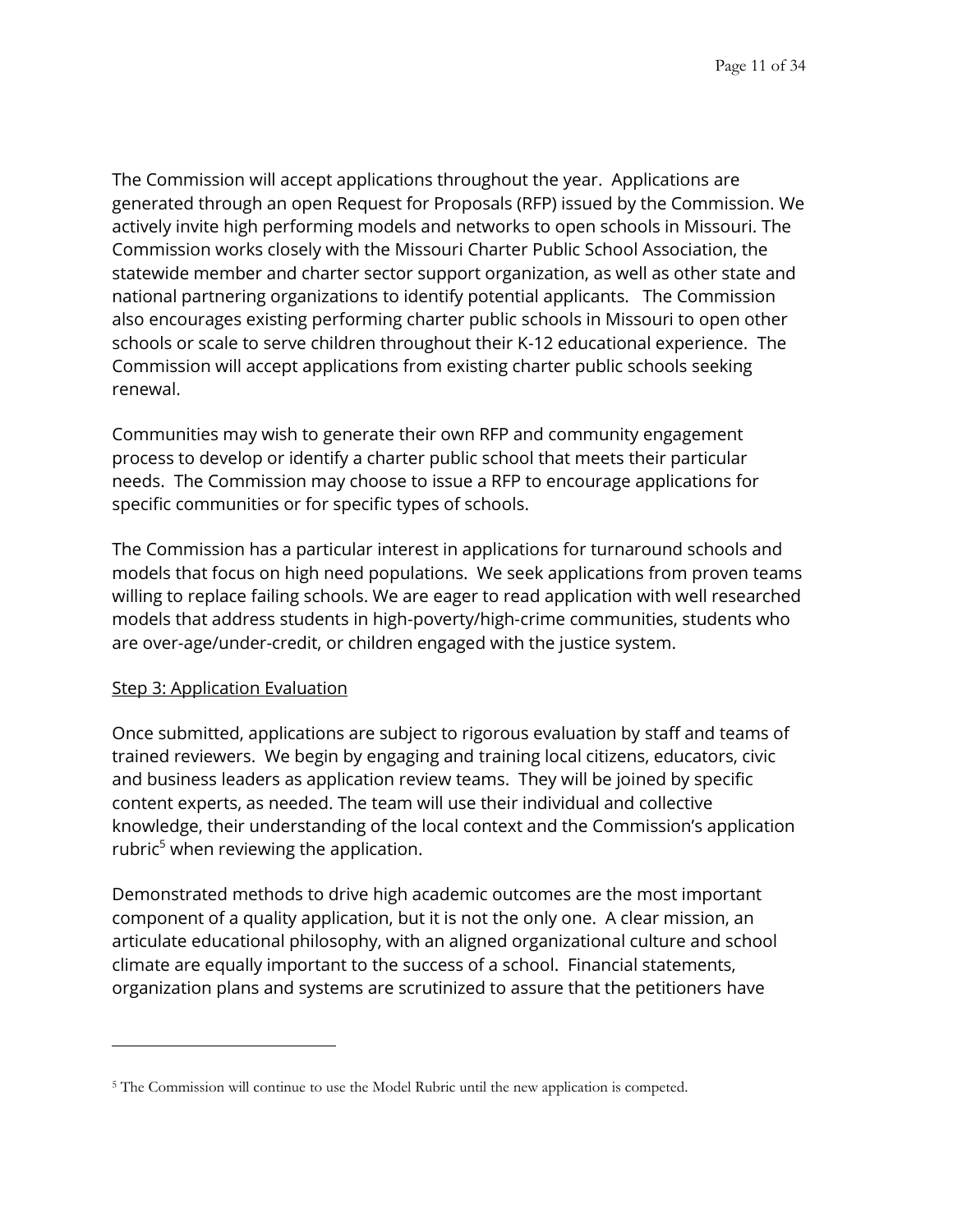considered the myriad of details required to start and maintain a high performing organization.

Beyond a solid plan, the application must show the capacity of the board to govern, the skills of the school leadership to drive results and reveal the group's ability to attract the necessary talent to meet needs of the children they plan to serve.

The Commission provides feedback to petitioners within 90 days of submission. Applicants will be given an opportunity to supply missing data or materials and respond to any open questions remaining. The intent is to facilitate a strong submission of an application that is in compliance with state statute and the standards of the Commission. This will accelerate the approval by the State Board of Education, if approved by the Commission.

Applicants are provided the opportunity to revise their application, provide additional data or materials or withdraw for future improvement and resubmission. Applicants may go through the review cycle more than once.<sup>6</sup> Applicants that have not provided sufficient documentation or do not meet the standards or statutes may be referred to the Commission with a request to deny.

#### Step 4: Public Hearing

Applications meeting the Commission's standards as outlined in our rubric are granted a public hearing. The Commission requires a hearing as part of the sponsorship review process to offer the public an opportunity to provide support, objections or questions to the Commission concerning pending applications.

To maximize community participation, hearings are scheduled in the evening or on Saturdays and take place in the school district the charter intends to serve. Notice of the hearing is published on the Commission's website. The notice is also distributed widely to local media and through social media. Charter public school applications and supporting documents are made available to the public on the Commission's website and citizens are encouraged to submit written comment, as well.

Members of the Commission open the hearing by inviting the application to make a 15-minute presentation about their potential school. Citizens are invited to provide 2- 3 minute testimony in support or opposition. Questions asked by attendees will not be

<sup>6</sup> Insert policy on number of times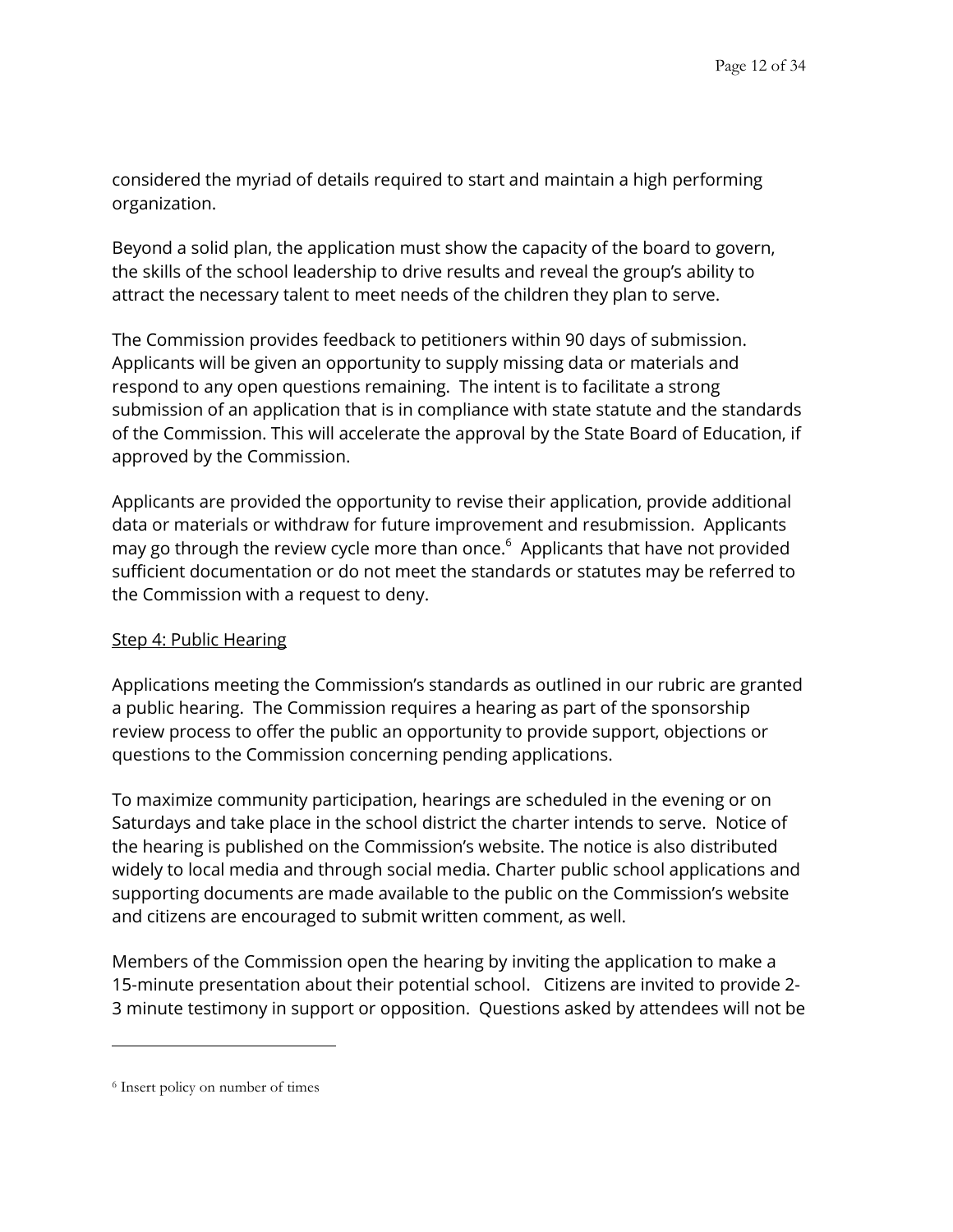addressed in this setting, but recorded for written responses to be posted on the Commission's website.

#### Step 5: Applicant Interview

Following a public hearing and prior to a staff recommendation to the Commission, applicants are required to participate in public interview. Reviewers, contract services, Commission members and Commission staff are possible members of the interview team. The applicant team must include the charter public school governing board chair and school leader (if identified). The applicant team may also consist of board members, any identified staff, and representatives of the CMO, when applicable. The Commission reserves the right to indicate the number of members on an applicant's team as well as the length of the interview.

The purpose of the interview is to further determine the capacity of the governing group and founding staff, their understanding of their roles and their knowledge of their model. Interviews are public and highly structured, with specific questions relating to the application, the backgrounds of the petitioners and the needs of the community. This interview takes place following the public hearing so that comments and questions presented by the public may be addressed during the interview.

#### Step 6: Commission Decision

Commission staff will provide in writing to the Commissioners a recommendation whether the application should be approved or denied. This recommendation is based on the application, revisions, information gathered through the hearing and at the interview. High quality applicants will be recommended for sponsorships for five years. Approved applicants will receive a letter of sponsorship from the Commission to be included in their submission to the State Board of Education. Application that did not meet state statute or Commission standards will be recommended for denial. Denied applicants may appeal to the State Board of Education.<sup>7</sup>

Sponsored charter public schools are required to have a legal charter agreement that details specific areas of compliance and clearly articulates measurable goals (referred to as the performance contract.) The Commission will work with applicants to negotiate the performance contract aligned to the application, state statute and

<sup>7</sup> As outlined in Missouri Revised Statutes 160.405.2.(4)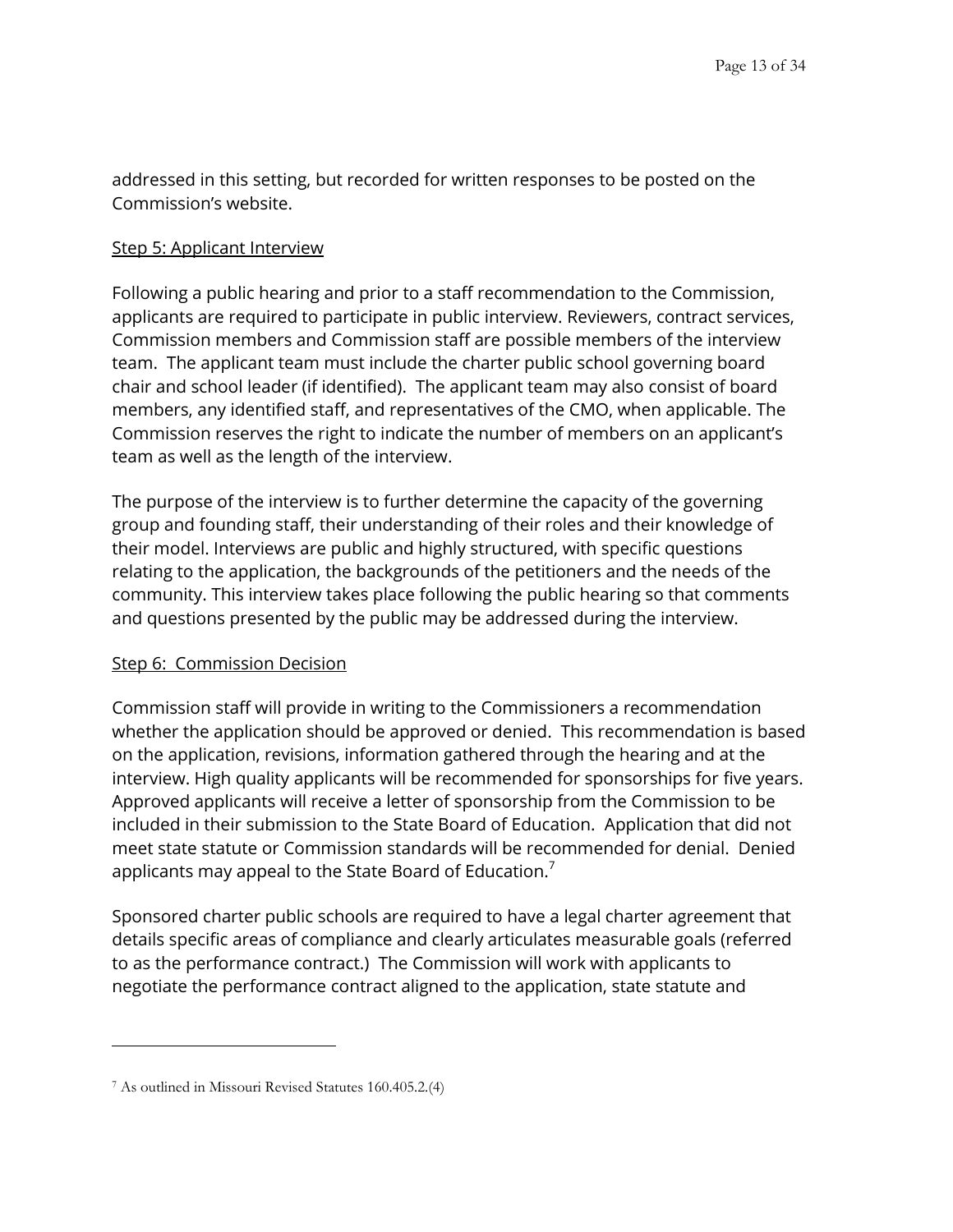Commission policy. This contract is signed following approval by the State Board of Education.

#### Step 7: State Board of Education Approval

The final application and agreements, with a sponsorship letter from the Commission are submitted to the MOSBOE for approval, as outlined in Missouri's Revised State Statutes. The Department of Elementary and Secondary Education has 60 days to review the application on behalf of the State Board of Education and may offer recommended changes to assure alignment with statute and regulations. Applicants are not required to accept Department recommendations outside of statutory or regulatory requirements.

Applications meeting the statutory and regulatory requirements are placed on an upcoming MOSBOE meeting agenda, with a recommendation by the Department. The MOSBOE may vote to deny a charter public school only if the application fails to meet state statute or comply with department regulations.<sup>8</sup>

### Step 8: Monitoring and Oversight

Once approved by the State Board of Education, charter public school applicants immediately move from a concept to the "pre-opening" phase. Typically, the board moves from founders to governance, establishing policies, hiring staff and acquiring a permanent location (if not already accomplished.) Student and teacher recruitment quickly follows and if the school is not working with a CMO, it will begin developing curriculum, personnel policies and business systems.

The Commission provides oversight of the charter public school for the duration of the contract. The Commission staff establishes the monitoring plan, submission calendar and creates baseline benchmark documents, matching statutes and the charter agreement. The compliance tracking system is populated with the charter agreement provision, with clear deliverables and due dates.

Throughout the term of the contact, Commission staff examines data and documents on the education, operation and governance of the school and matches the performance of the school to the agreement and goals. The Commission staff report to the Commission any compliance, performance or statute violations.

<sup>8</sup> RSMo 160.405.3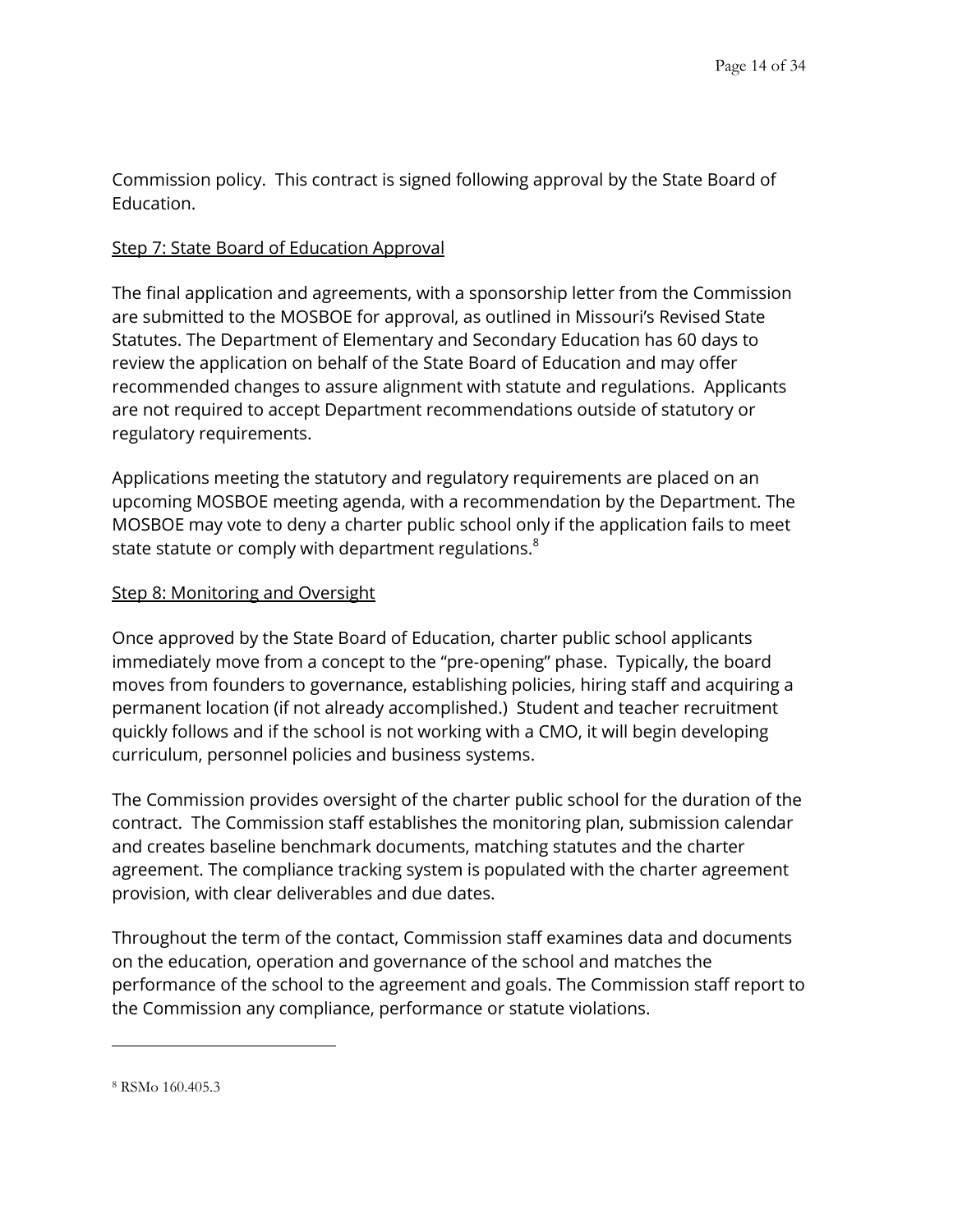The Commission, along with MCPSA are "on call" to assist the school with specific supports and resources, connections to the various individuals within MODESE, clarifications on rules and regulations, and addressing any barriers the school faces.

Starting seven months prior to opening, there will be an initial pre-opening meeting with the governing board chair, school leader, any staff the school leader wishes to bring and a representative from the CMO (if applicable). The purpose of this meeting is to walk through the pre-opening plans, establish regular check-in calls and gain clarity on roles, reporting and the conditions necessary to open on time.

Sixty days before opening, a conference call is held to review the progress toward opening school and addressing any concerns. The call will include Commission staff, board members, school leadership, staff (they wish to include) and appropriate representatives from the CMO. Thirty days out, Commission staff will visit the school and meet with the governing board chair, school leader, staff responsible for financial management, operations manager, CMO for a tour and discussion on the school's compliance with all pre-opening requirements. If necessary, a final review of any outstanding documents and requirements will be made one week prior to opening. The Commission reserves the right to hold additional calls/meetings regarding preopening, reporting and compliance if deemed necessary.

After opening, a site visit is conduced, and dates for future site visits are scheduled. Monthly, Commission staff review the compliance tracking system and provides feedback to the school when necessary. On time and completeness reports are provided to the Commission at their regular meetings. Annual reports are produced by the sponsor and by the school, and are distributed to Commissioners, board members, staff and parents, and made available to the public on both the Commission and school's websites.

The Commission requires an annual site visit to each sponsored charter public school to assure compliance and hear from board members, staff, students and parents about the condition of the school. Site visit teams are constructed based on the knowledge, skill and expertise necessary to review a school's particular mission, grade configuration and target population. The review teams are assigned to the school during pre-opening (if possible) and stay with the school during the life of the charter agreement with changes to review team members only as necessary. This provides consistency in the review for the school and allows the team to see changes over time.

Charter public school governing boards receive an annual report on compliance from Commission staff. This report matches the performance of the school to the charter agreement. Draft reports are made available to school staff and board for response,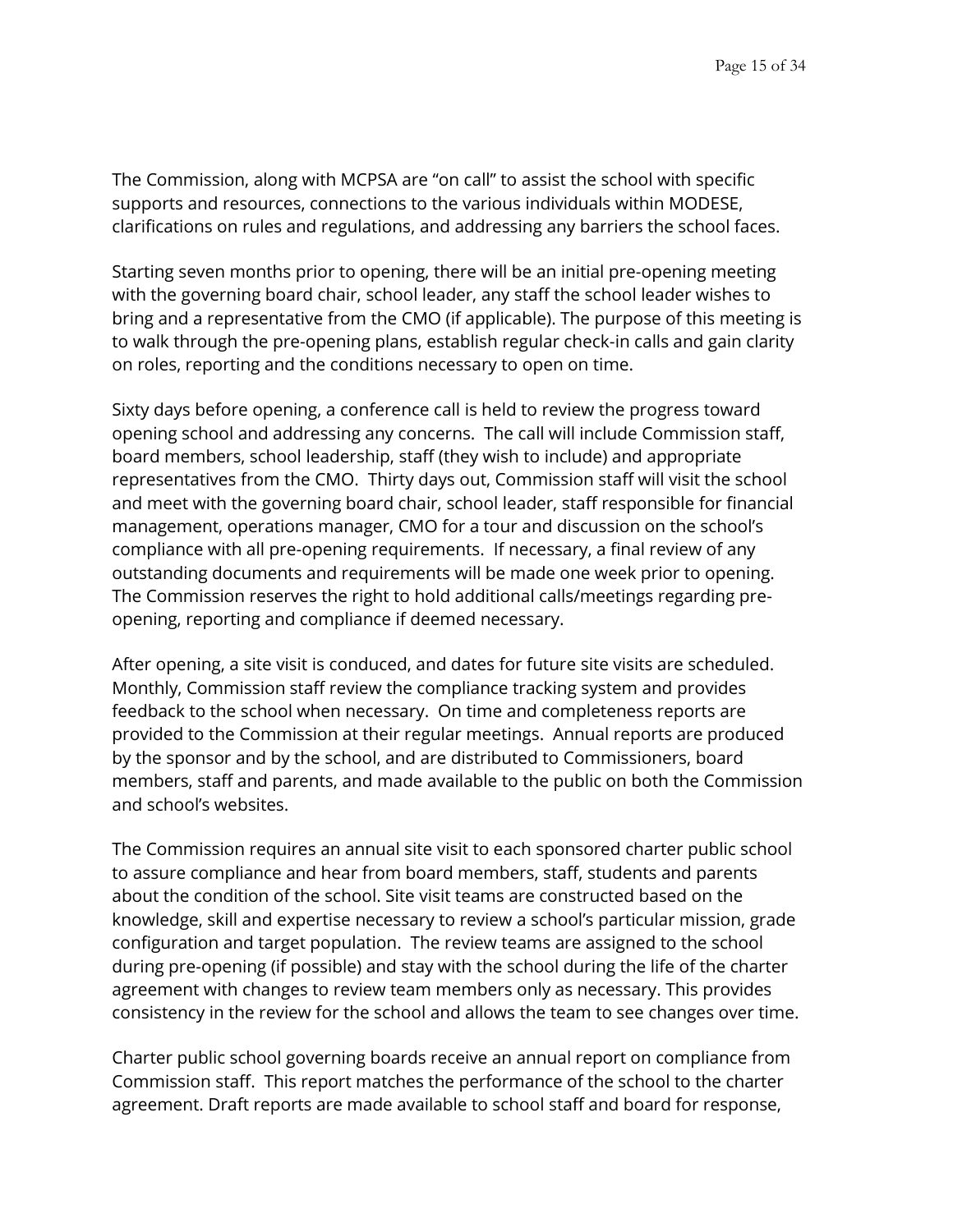clarification or correction. Final reports are public documents and made available for review on the Commission's website. Any discrepancies or areas of non-compliance must be addressed by the school within the timeline stated.

At the beginning of the fourth (4<sup>th</sup>) year of the charter agreement, the Commission will contract with an independent $^9$  and experienced charter public school review group to provide a comprehensive review in preparation for the Commission's decision to renew. The 4<sup>th</sup> year review will include an in-depth site visit, financial and operational review, board performance, academic results and parent/student/teacher satisfaction. The review will compare the conditions of the current operations and performance to the provisions of the charter, charter agreement and performance contract.

#### Step 9: Renewal

If the school is performing and compliant with the provisions of its agreement, laws and regulations, the school will be recommended to the Commission for renewal of the charter agreement for an additional 5 years. If the children are not served well by this school, the Commission can mandate intervention or recommended for closure. If during the term of the charter a school materially breaches their charter agreement or if there is a concern for the safety of the children, the Commission can move to closure prior to the end of the agreement.<sup>10</sup>

#### **Dissemination and Advocacy of Best and Promising Practices**

The Commission is committed to sharing best and promising practices, as well as lesson learned generated at the school level and in the authorizing process. This program will be led by the Communication Assistant. In lieu of staff, the Executive Director will manage daily communications, generate the foundation of the Commission's communication efforts and work with MCPSA to develop a dissemination strategy.

The Commission's website is located at [https://mcpsc.mo.gov/.](https://mcpsc.mo.gov/) Social media connections can be found through Facebook (https://www.facebook.com/MoCPSC? rdr=p) and Twitter (@MoCPSC.) The Commission's brand management can be found in Appendix E.

<sup>&</sup>lt;sup>9</sup> Different from the annual site visit review teams

<sup>10</sup> Missouri State Statute 106.405.8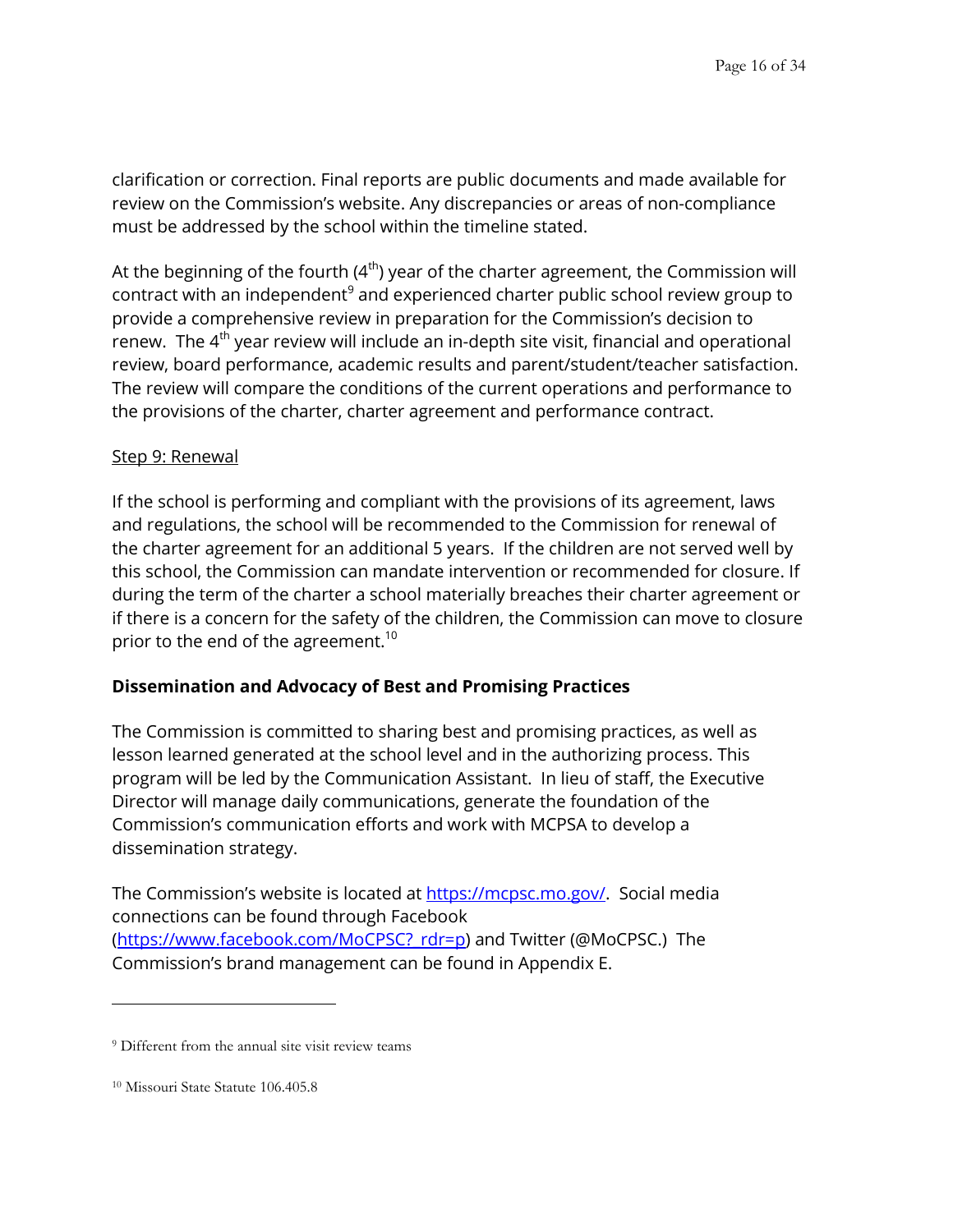# **III. Charter Sector Analysis**

<span id="page-16-0"></span>Charter public schools are limited to the two urban areas and to districts that lack state accreditation. A caveat in statute is an accredited school district may sponsor a charter public school in their district. The Commission's growth depends on attracting applicants to fill the need for additional quality seat. This section examines the need in areas where charter public schools are currently allowed by law and what is required to attract or grow quality charter public schools.

### **Eligible Regions**

 $\overline{a}$ 

The original Missouri law allowed charter public schools to open in the two urban districts, Kansas City and St. Louis. The law was amended to allow non-district sponsors to open charter public schools in the lowest performing districts, classified as unaccredited or provisionally accredited for three years. That same amendment allowed local school boards of performing districts to sponsor charter public schools in their district. Changes in accreditation status this academic year have reduced the number of eligible districts from 13 to seven school districts.

#### **Service Gap in Low Performing Districts**

There are 54,000 children enrolled in public schools in districts where charter public schools can currently operate, with nearly 40,000 students performing below grade level.<sup>11</sup> The majority of these students live in the Kansas City and St. Louis districts, where less than 1 in 3 students read on grade level and only 1 in 5 students are on grade level in math. Over 10,000 KCPS students and nearly 17,000 SLPS students lack access to a performing school. Combined, over 70% of the students enrolled the Missouri's two urban districts do not have a performing seat available.

The statistics in the inner ring suburbs are not much different. Only one-third of Hickman Mills' 6200 students are in a performing seat. Riverview Gardens and Normandy enrolls 8600 students, yet 82% do not have access to a performing seat.

<sup>11</sup> Averaging of Math and English Language performance – district and charter students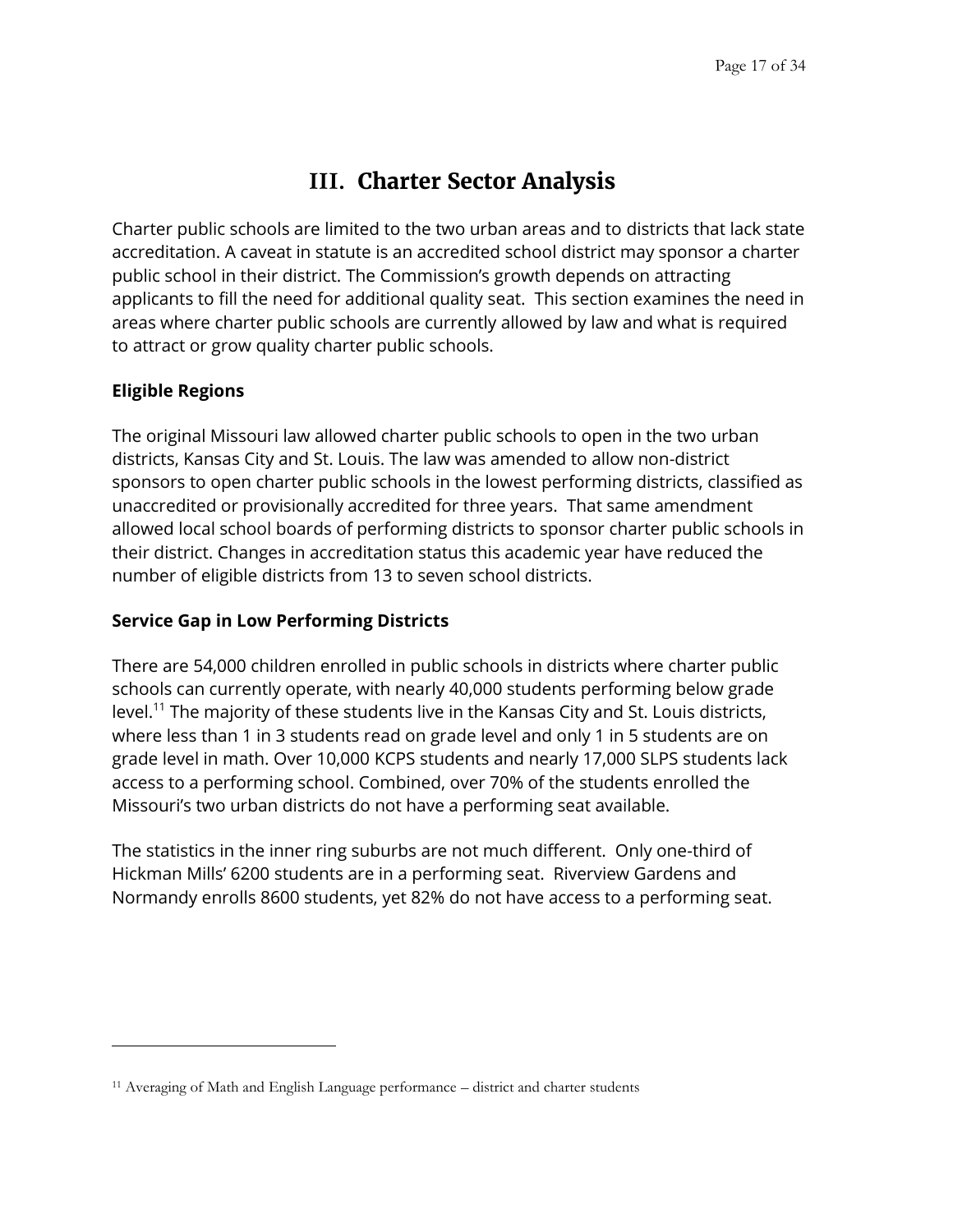| <b>District</b>                   |                 | <b>Students</b><br>(Proficient/Advanced) | <b>Status</b>     |              |
|-----------------------------------|-----------------|------------------------------------------|-------------------|--------------|
|                                   | <b>Total</b>    | <b>ELA</b>                               | <b>Math</b>       |              |
|                                   | <b>Enrolled</b> |                                          | <b>Performing</b> |              |
| Hickman Mills School              | 6,249           | 2075                                     | 1500              | Provisional  |
| Normandy Schools Collaborative    | 3,481           | 828                                      | 432               | Unaccredited |
| Riverview Gardens School District | 5,143           | 1167                                     | 648               | Unaccredited |
| Kansas City Public                | 14,228          | 4752                                     | 3187              | Provisional  |
| St. Louis Public                  | 24,154          | 8140                                     | 5314              | Provisional  |

Nearly half of the 20,000 students enrolled in charter public schools attend a school performing below their district in at least one subject.

| <b>Charter Public Schools</b>  | <b>Number of Charter public schools</b> |                           |    |                                           |  |  |
|--------------------------------|-----------------------------------------|---------------------------|----|-------------------------------------------|--|--|
|                                | <b>Tested</b><br>grades                 | $MPI \ge MO$ $MPI \ge MO$ |    | <b>Performing &lt;</b><br><b>District</b> |  |  |
| <b>Kansas City English MPI</b> | 19                                      |                           | 13 | h                                         |  |  |
| Kansas City Math MPI           | 18                                      |                           |    |                                           |  |  |
| St. Louis English MPI          | 15                                      |                           | 10 |                                           |  |  |
| St. Louis Math MPI             |                                         |                           |    |                                           |  |  |

### **Charter Public Schools Supply of Quality Seats**

 $\overline{a}$ 

Existing high performing charter public schools will add quality seats in the next few years. Kansas City's existing charter public schools plan to add nearly 2500 additional quality seats, with the potential of an additional 2600 seats, if grades are added. St. Louis will add 3660 seats, with the potential of 150 additional seats, if grades are added. This leaves Kansas City with a gap of 7000 and St. Louis with a gap of 11,300 quality seats. Future analysis must take into consideration the specific grades and locations in demand. 12

<sup>&</sup>lt;sup>12</sup> In 2008, IFF was commissioned to do a study of the need for quality public school seats in St. Louis. The study was updated in 2015. Kauffman Foundation is commissioning a similar study for the Kansas City area to be completed the first half of this year. Both studies, along with district master plans are helpful in guiding the placement of new charter schools.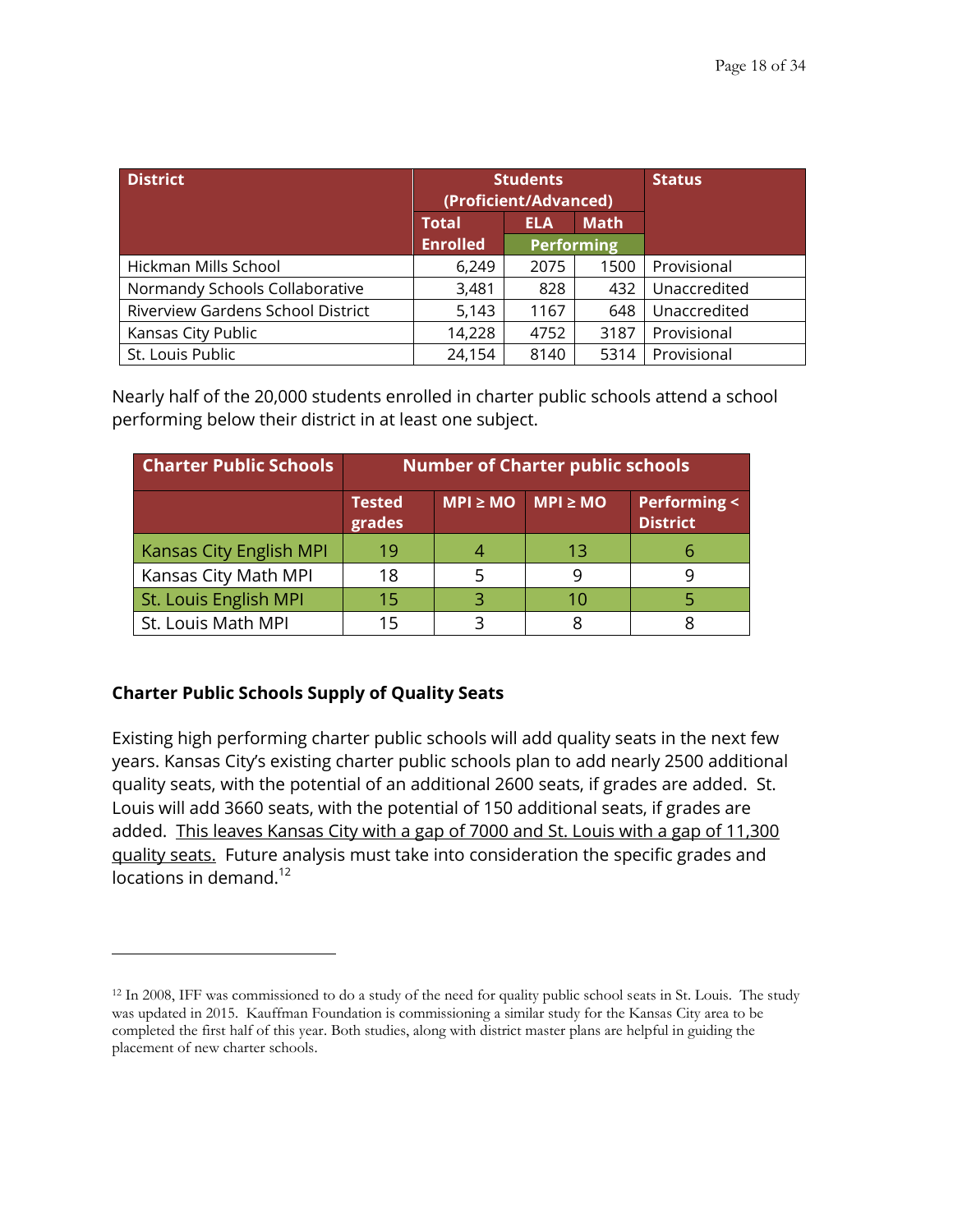### **Foundations of Charter Public School Development**

A quality sponsor is one of several key elements necessary for the development of new, quality charter public schools. Successful individual schools or their corresponding networks have had to address each of these, to some degree, in order to open and operate in Missouri. There is a growing body of knowledge around the construction of geographic based eco-systems to address barriers, reduce friction to market and support the sustainability and growth of quality schools. Kansas City has begun to build the foundation of an eco-system. St. Louis has many elements, but has not made steps to coordinate and strategically use these assets to develop new charter schools. Assets exist in each community need to be cultivated, replicated or transplanted to assist in the development of new high-quality charter public schools.

Talent – A pipeline of well-trained and proven school leaders, teachers and board members, accelerates the planned growth of quality charter public schools. Some highly effective human capital non-profits are located in St. Louis and Kansas City.

Districts and charters struggle to recruit and retain talent in a highly competitive environment. Quality schools without succession plans become unsustainable.

Facilities – Pre-identified, available and low-cost facilities are a beacon for high performing charter public schools seeking to replicate. A 'great schools' fund has been established to help Kansas City charter public schools grow. St. Louis has become adept at using various tax incentives to make charter public school projects affordable.

Charter public schools struggle to find affordable facilities in the neighborhoods they wish to serve. Closed and dilapidated district buildings are not made

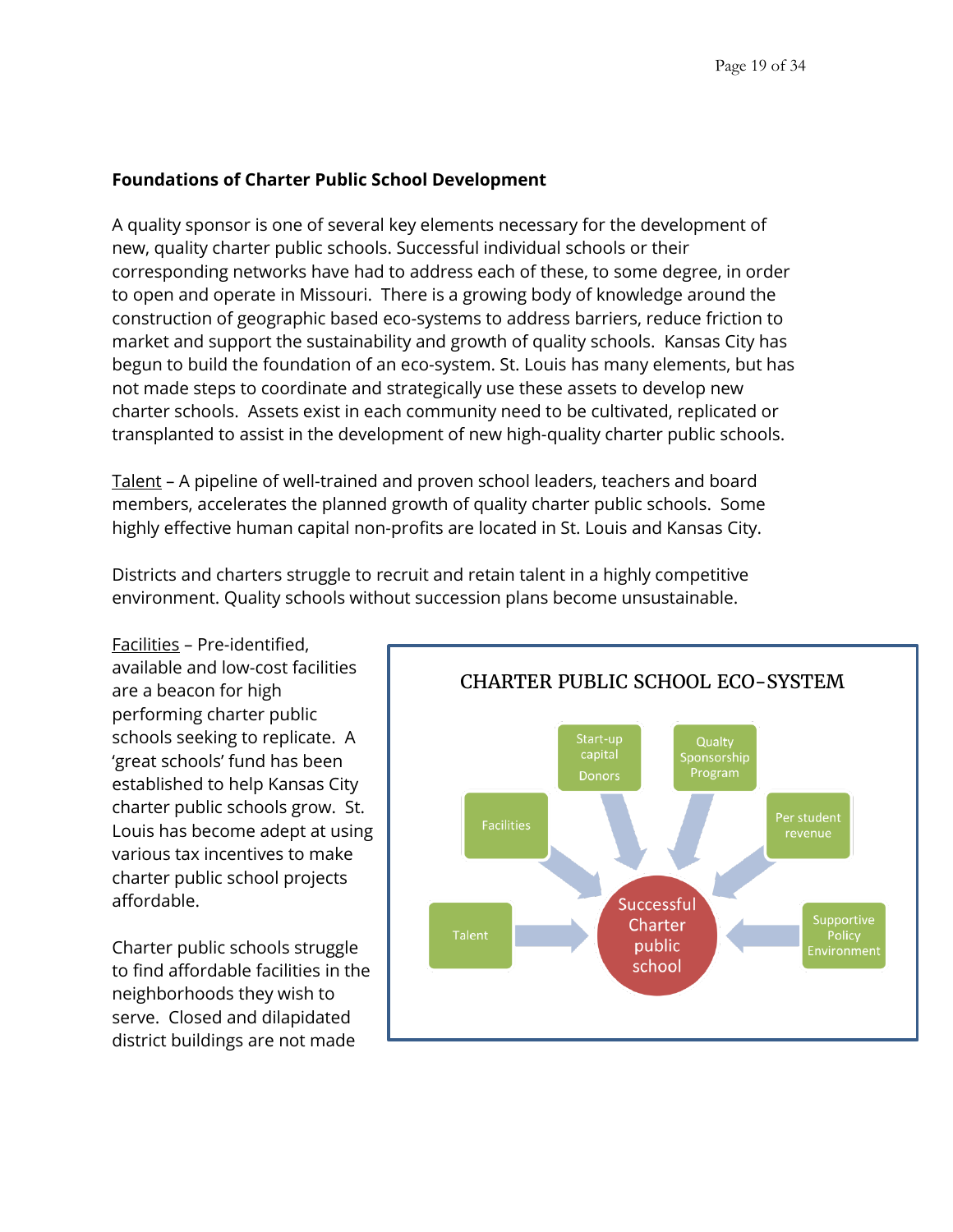available for use by charter public schools. Slow growth enrollment strategies designed to produce quality academic outcomes do not produce the revenue necessary to acquire and develop a building matching the future size of the building.

Philanthropy – High performing schools with a proven track record of results attract investment. Many national foundations currently support models not in Missouri. Attracting these models will attract national funding. Kansas City's philanthropic sector is more coordinated around the vision of quality public school growth and willing to commit to programs and initiatives outside of the district. St. Louis has a long-standing education funders group, typically small investments to the district.

Many of the non-profits in the eco-system compete with schools for limited philanthropic resources. Some funders see public education as a government program that does not need philanthropy or too little outcomes for the investment.

Student Funding – Missouri charter public schools are to be funded at the same level as districts. Charter public school LEAs are funded directly through the state. Missouri's per pupil is above average and the cost of living is below average in comparison to states where high performing charters operate.

Charter public schools do not get any capital dollars, start-up funding is limited to Charter public school Program grants, and those have historically been controlled by the state. Sales tax dollar distribution is based on previous year's enrollment and MODESE's decision to use local tax rates two year in the rears reduces per student funding to charter public schools, in comparison to district funding.

Pro Charter Policies – A recent report issued by the National Association of Charter Public School Authorizers ranked Missouri 8<sup>th</sup> on policy that supports sponsorship quality. A study by the National Alliance of Charter Public Schools ranks Missouri 30<sup>th</sup> on policies that support the growth, funding and autonomy of charter public schools.

A bill that included language to expand charter public schools state-wide was vetoed last year. MODESE's decision to modify the calculation of APR's has resulted in 98.5% of the districts in Missouri listed at the 'accredited' level, limiting sponsorship in nonurban districts to the local school board.

Quality Sponsorship -The Commission has wide latitude in developing the specifics of its operation, but must operate within Missouri statutes and MODESE regulations.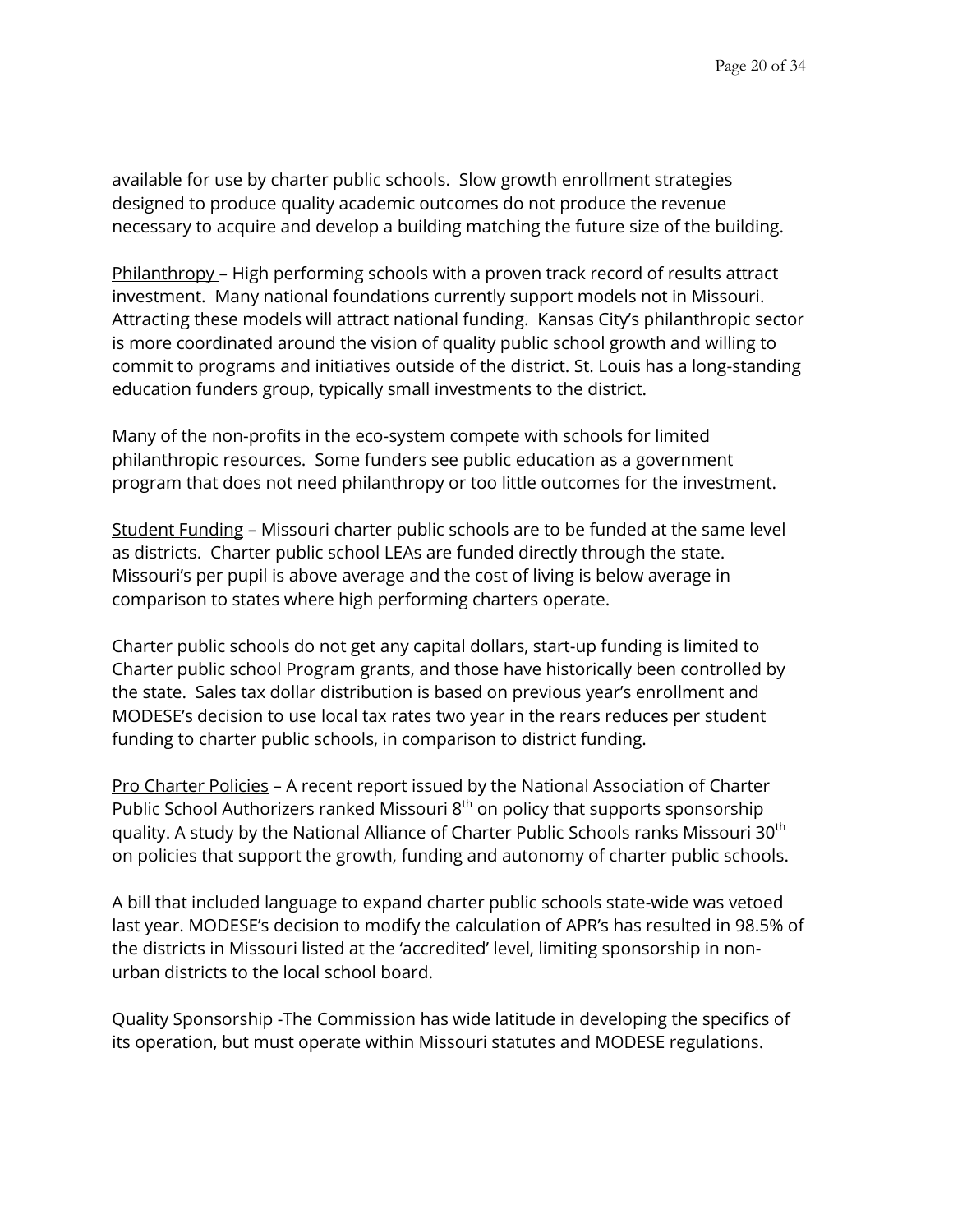# **IV. The Commission's Customer**

<span id="page-20-0"></span>The Commission's ultimate customer is the public. The Commission serves the public by authorizing new high-quality public schools and by disseminating the lessons learned in authorizing and promoting best and promising practice generate at the school level.

### **Charter public schools will be generated from:**

High Quality CMO's - proven models interested in replicating in Missouri or performing models in Missouri interested in replicating in another district. These models may be single schools, network clusters or a turn-around effort.

Education Entrepreneur's – educators, entrepreneurs interested in opening a new model or school founders who have a school and wish to replicate.

Community Driven Efforts – communities interested in attracting a provider to address their specific needs and interests. Examples of a community may be a small group of concerned citizens, an operating community organization representing a specific jurisdiction, or an elected official, such as a Mayor or County Executive.

School Districts– charter public schools partnering with the district LEA, turnaround models to replace poor performing district schools or in-district innovative models seeking greater accountability.

### **Available Operators for Replication and Startup**

 $\overline{a}$ 

Bellwether Educational Partners conducted a national study of high-quality CMO's to examine charter expansion. The headlines from the preliminary results<sup>13</sup> are:

- CMOs are planning to grow, and are generally willing to consider new states
- Basic charter freedoms around program, finances, and operations are seen as essential
- Startup funding is a major consideration when expanding to a new region
- Reliable pipelines for high-quality teachers and leaders are essential to expanding successfully

<sup>13</sup> http://www.publiccharters.org/publications/recruit-high-performing-charter-management-organizationsregion-results-2015-cmo-survey/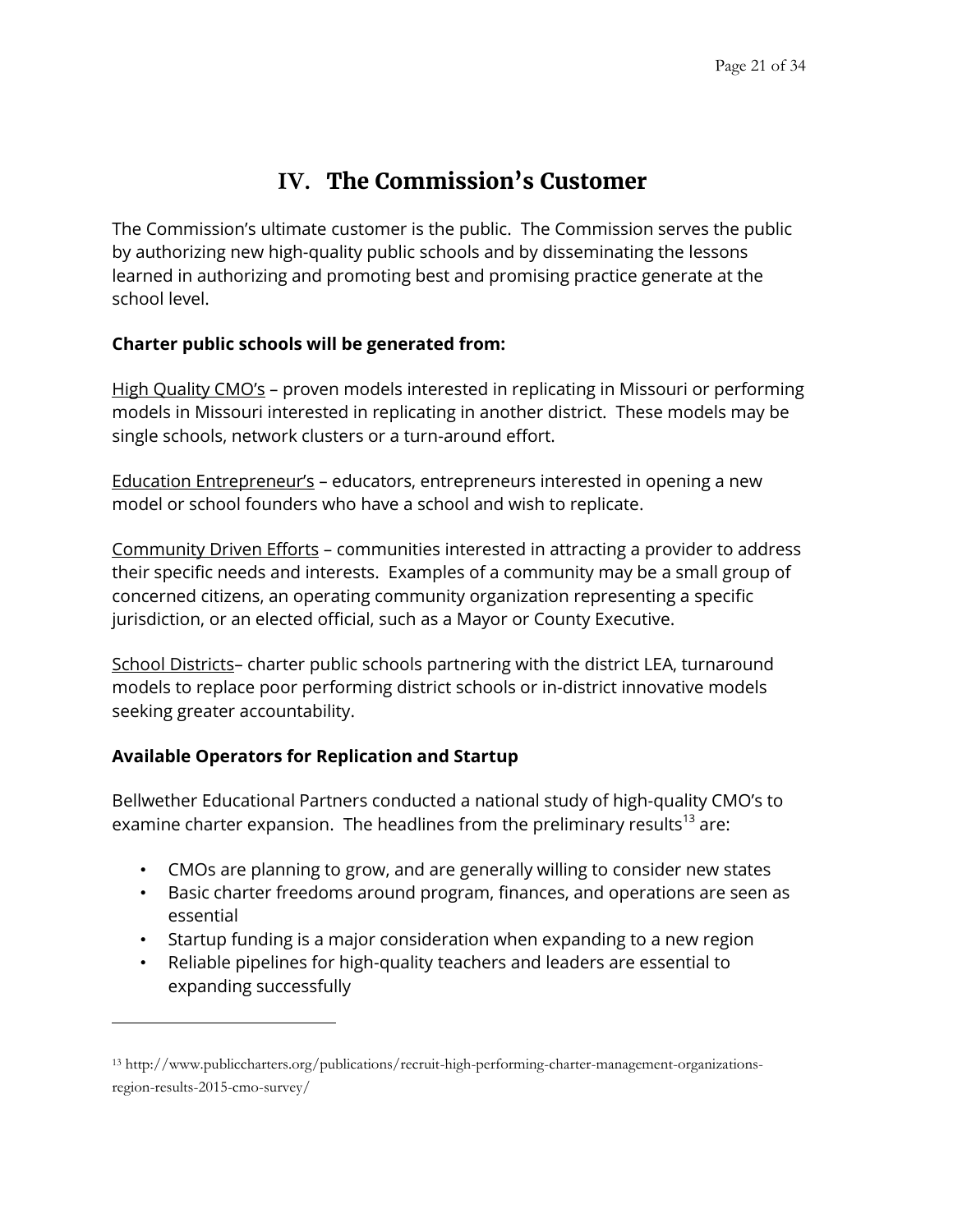• Expanding CMOs want a simple board structure and the ability to open multiple schools in a new region

Charter public schools are looking to expand and are seeking areas where they can make the greatest impact and where there is local support. "Must have" support includes donor support (61%), access to facilities (evenly divided as to an actual building or extra per pupil to afford to purchase), and a talent supply (74%).

#### **Education Entrepreneurs**

Both St. Louis and Kansas City business and civic communities have prioritized entrepreneurism as a means to economic development and growth of their regions. Business incubators and start-up supports benefit the growth of new for-profit and social ventures. The "vibe" created by these efforts is magnet for local and national talent. Entrepreneurs are drawn to create, serve and learn, and some of them will become school developers, leaders and boards.

Many high quality charter public school networks were founded by Teach for America. Their commitment to TFA's motto - "one day, all children" – lasts beyond their years in the corp. TFA operates in both cities and now has several hundred alumni living in the respective regions. Kansas City has attracted the attention of 4.0, founded and led by a TFA alum. This "tiny school" innovation program is recruiting potential founders to launch new and innovative charter public schools.

There is a growing innovation culture within traditional districts because of the efforts of Connected Ed and EdCamps. The Commission is connected with of each of these evolving communities and is ready to offer budding school founders the opportunity for sponsorship. The Commission's approach to authorizing is in-line with the ethos of the entrepreneur sector, making it a choice sponsor.

The Commission's success will create opportunities to connect with educators in performing districts interested in innovation. Cities like Springfield and Columbia have the talent and community resources to cultivate education entrepreneurism. Performing districts may wish to partner with the Commission in attracting new school models or in the establishment of a quality sponsorship program.

#### **Renewals and Accepting Sponsor Portfolios**

The Commission expects to acquire some existing charter public schools at their renewal. Network charter public schools, serving in multiple districts, with more than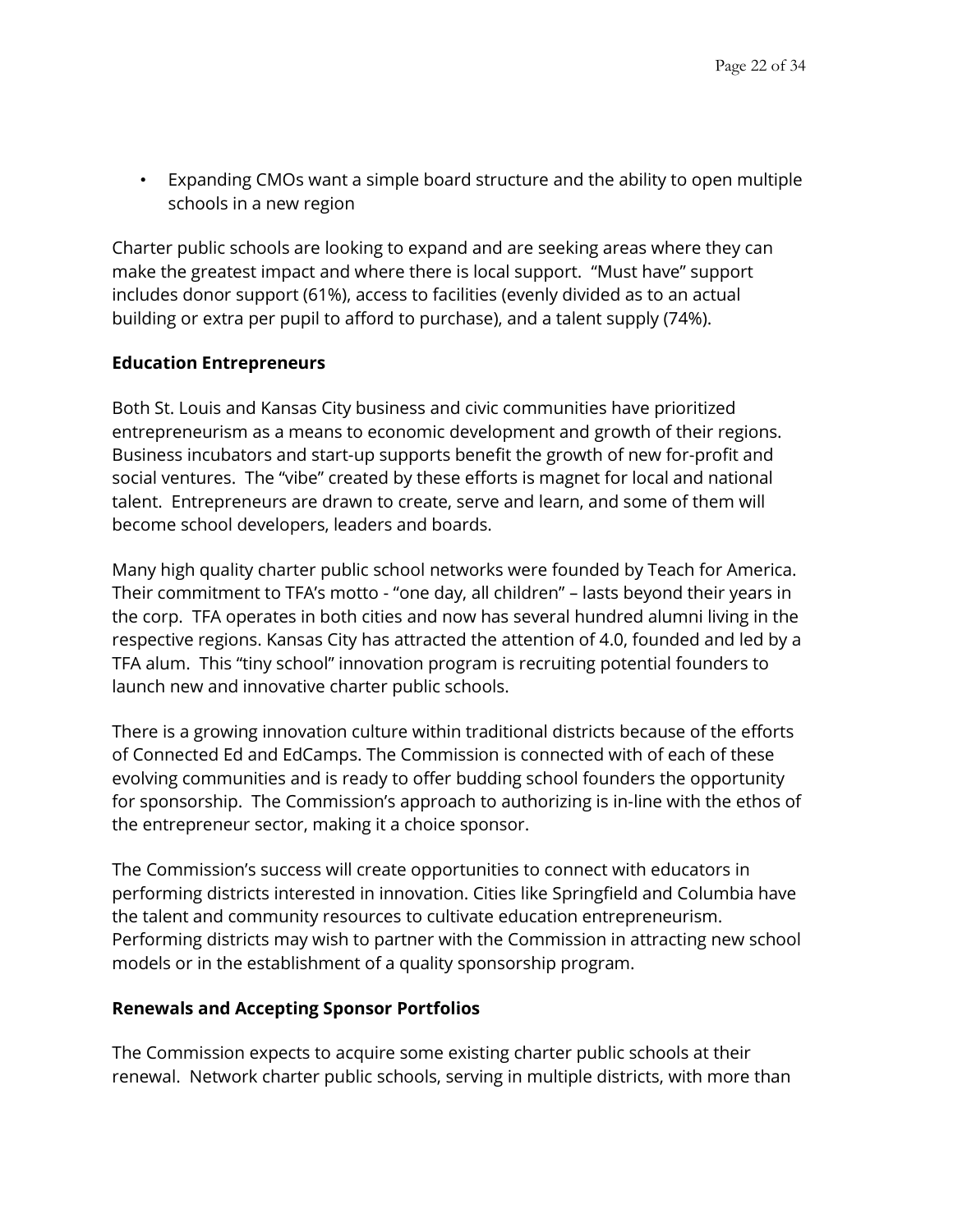one sponsor can streamline reporting, increase efficiency by consolidating its sponsorship to the Commission.

It is also possible for the Commission to assume an entire portfolio from an existing sponsor. State statute identifies the Commission as the sponsor when a sponsor's office is closed. University sponsors may find it helpful to transition their portfolio over to the Commission, particularly if they wish to increase their growing partnership efforts with charter or create university led charter public schools.

#### **Community Driven Efforts**

Community groups, civic leaders and home builders can work with the Commission to issue an RFP to attract a charter public school to be part of a renaissance of an existing community and growth of a new neighborhood. The growth of access to quality public schools in St. Louis and Midtown's attraction of Citizens of the World to Kansas City is a testament to the effectiveness of community driven efforts.

Parents and neighbors have begun to seek out new public schools to serve their communities. A well designed RFP communicates to potential operators detailing the community desires and requirements are generating interest from quality charter networks. Many charter public schools are compelled by a community's efforts to recruit a high-quality and best-fit public school. In turn, the charter public school contributes to the further development and cohesion of the neighborhood.

Developers and city planners know that families are more likely to move to a community with a high quality school. Reports like those produced by  $IF^{14}$  showing where there are gaps in access to quality public schools can help make the case for a new school.

#### **School District Partnerships**

 $\overline{a}$ 

Recently, St. Louis and Kansas City school districts allowed charter public schools access to facilities if the charter agrees to make the district the LEA and the charter public school data is used in district accreditation calculations. Many see this as a positive sign toward partnership.

<sup>14</sup> IFF studies show the service gap, by zip codes. An interactive map of St. Louis can be found at <http://iff.org/stlouisschools>. Kansas City's study will be underway this year.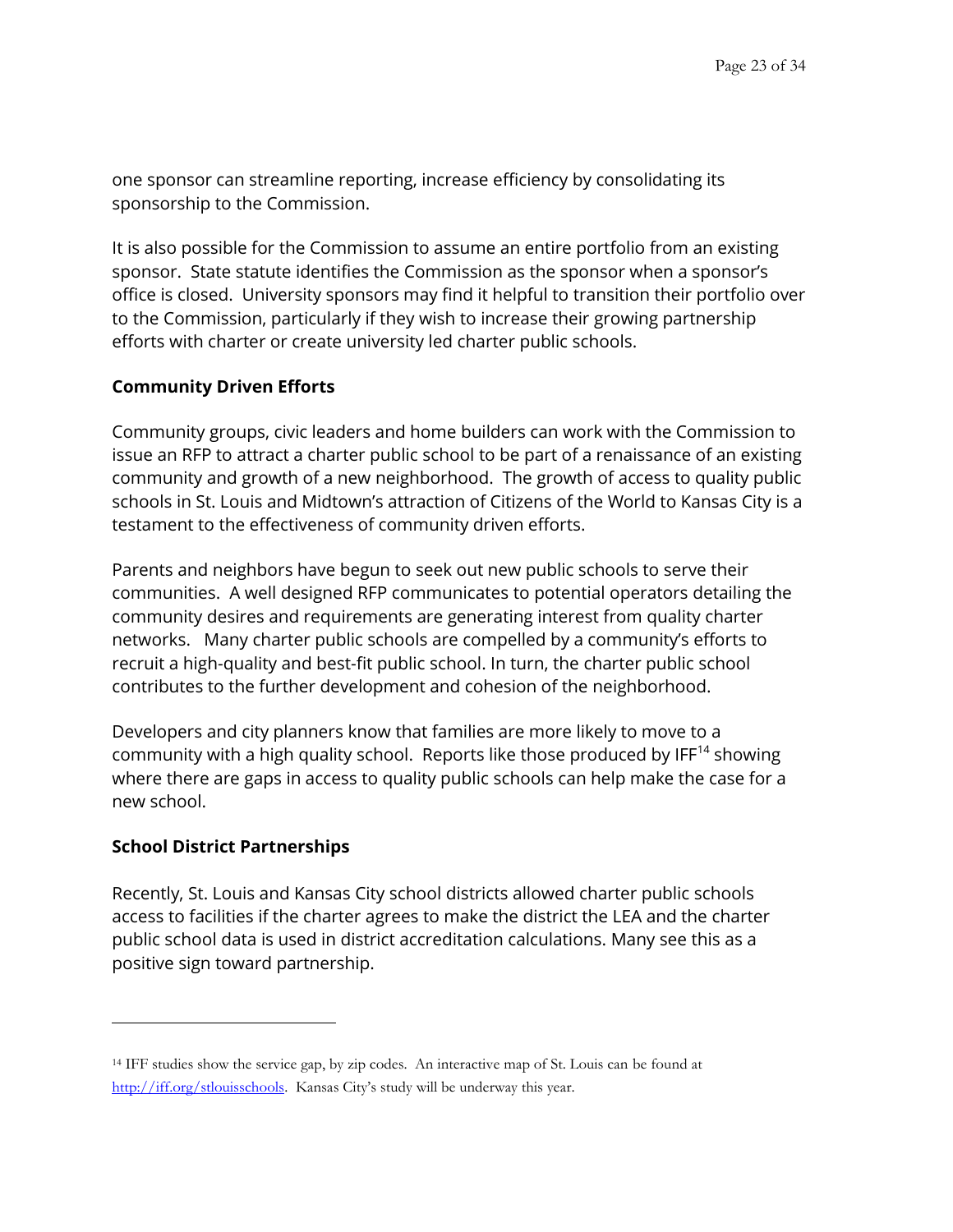All schools, public and private, could benefit from sharing best and promising practices, as well as coordinating business and operations, such as shared purchases and common enrollment programs. The dissemination of what works and what doesn't work can aid both public school sectors in their efforts to innovate, scale excellence and address poor performing programs.

The Commission is uniquely positioned to assist in the development of future partnership. Universities may be engaged with districts to provide fee-for-service programs. Districts wishing to test out innovative models and still remain the LEA will find the Commission's sponsorship a tool for authentic accountability. District's seeking turnaround models to replace poor performing schools may wish to use the Commission to avoid political pressure from local interest groups. District schools with excess capacity could provide incubation space for "tiny" charter public schools with new, innovative models in the early stages of development.

One of the most exciting opportunities is the Commission's demonstration of a "lean" authorizing model, simultaneously driving accountability and protecting school autonomy. Districts and the SEA interested in exploring the concept of achievement districts or portfolio districts can look to the work of the Commission as a model.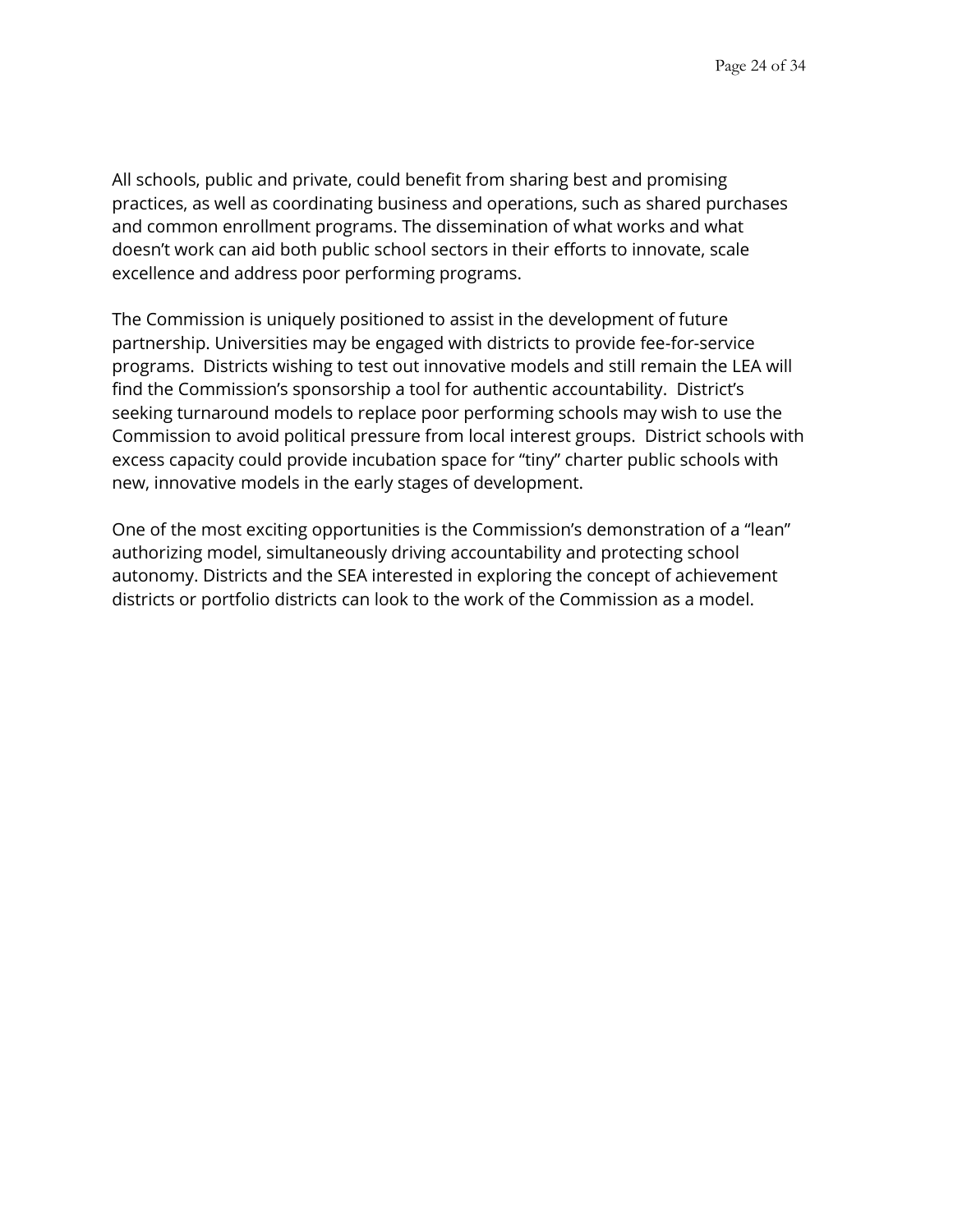# <span id="page-24-0"></span>**V. Attracting Charter Public Schools to the Commission**

### **Niche**

 $\overline{a}$ 

We are the one and only sole purpose sponsor specifically designed to expand the number of quality charter public schools in Missouri. We want the charter public school sector to grow in numbers, quality and in innovation. Our unique configuration as an independent public agency allows us the freedom and the power to advance charter public school growth, while simultaneously protecting the twin values of the public's interest and the school's freedom. We believe this, along with an aggressive outreach effort, and a collaborative effort with local community group and civic leaders will lead to our goal of sponsoring 35 schools in the next five years.

### **Request for Proposals**

The Commission will publish an 'evergreen' Request for Proposal (RFP) that frames the basic elements of charter public school applications required for sponsorship. The Executive Director will work with the Missouri Charter Public School Association and those universities continuing to sponsoring new schools to update the 2009 application by May 2016.

The RFP will be published on the Commission's website, emailed to high performing charter public school networks, organizations that support and invest in educational innovation, school districts, education associations, universities, elected officials and community organizations. Commissioners will be encouraged to circulate the RFP to their networks.

#### **Community Engagement and RFP**

In addition to a proactive distribution of the "evergreen" RFP, the Commission will identify opportunities to engage communities, educators, innovators and civic leaders in attracting or creating new charter public schools.

This engagement starts by knowing the needs and desires of the various communities where charter public schools can open. Through existing research<sup>15</sup>, the Commission will design RFPs for specific communities or for specific school models to attract

<sup>15</sup> Examples of relevant research are the IFF study in St. Louis, regional economic development reports, local labor reports, and published data from DESE.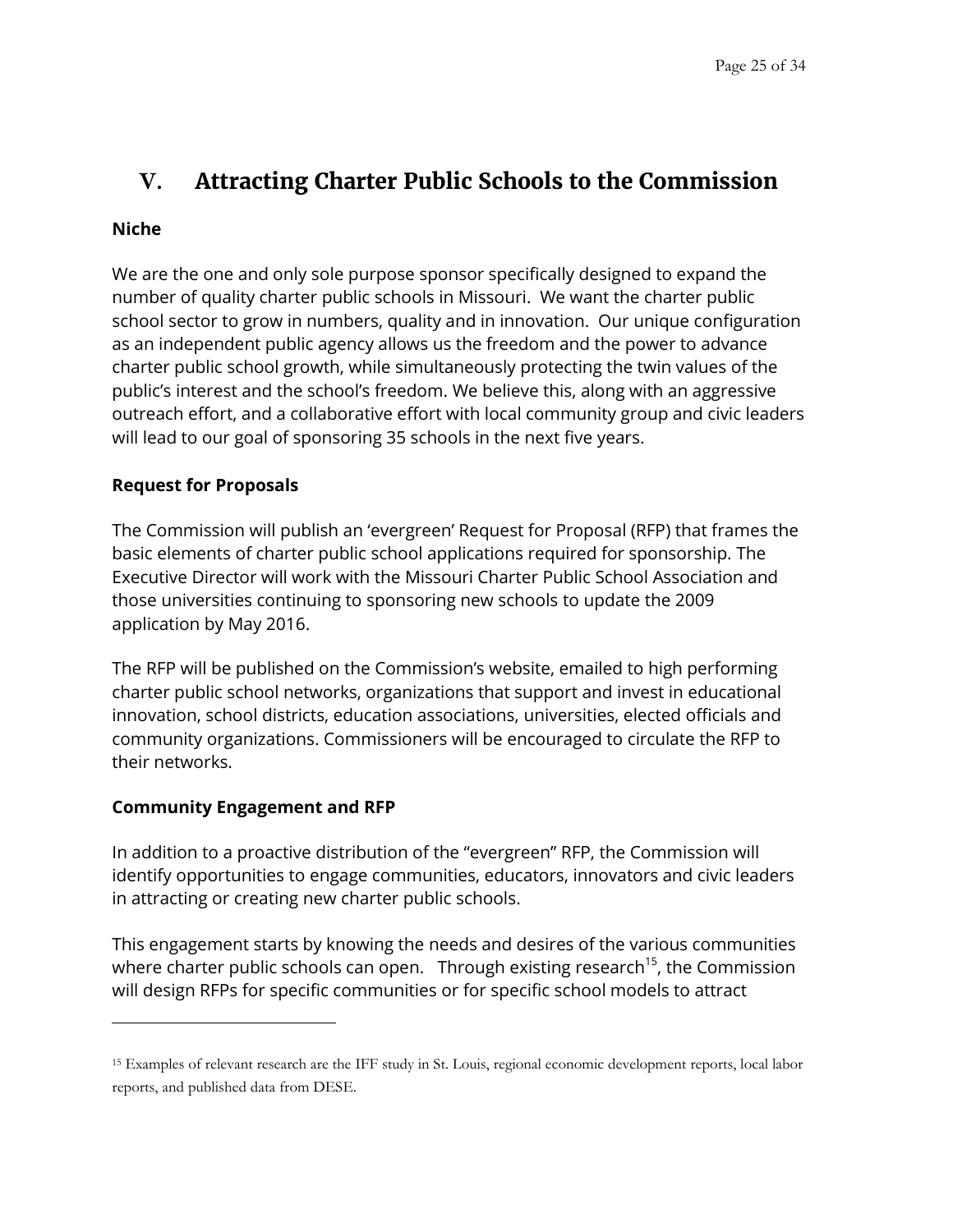applicants most likely to match needs. While data and research are important, it must be validated and interpreted though relationships in community. A Deputy Director for Engagement will be hired to coordinate the application recruitment and review process. This position's duties include identifying stakeholder groups and conducting community meetings to help identify the hopes, aspirations and desires that can be articulated in a tailored RFP. In lieu of staff, the Executive Director, in partnership with the Missouri Charter Public School Association and the Kauffman Education Entrepreneur in Residence, will meet with local community members, civic and business leaders and investors to ascertain their priorities, assets that can be leveraged in support of new schools and areas of concern to be avoided.

Additional community engagement strategies include:

- Issue specific Request for Proposals with local school district, philanthropy, community groups or service agencies. Partner with MCPSA, the Ewing Marion Kauffman Foundation and other potential partner organizations on specific areas of need.
- Build awareness of why "lean" sponsorship and protection of the autonomy of school produces quality applicants.
	- Local community meeting, Venture Café, mayor's offices, community leaders, neighborhood groups, universities, regional and Missouri chambers
	- Meet with Venture Café, Lean Labs and others in the entrepreneur sector to develop relationships that could lead to innovative charter, cross sector support, advisor/board members, philanthropy or targeted RFPs
	- Meet with school districts to share the Commission's sponsorship approach (and results, when available) to explore partnerships, coordinated effort, dissemination of best, promising and intelligent-fastfail (IFF) practices.
	- Meet with existing charter public schools about Commission's sponsorship approach
	- Use earned (press releases, sources, studies) and social media (web, twitter, stories, blog) to build awareness and brand, to create interest
- Use and develop national connections though conferences, cold calls, track performance of Midwest providers to increase awareness of the Commission's approach to authorizing
- Work with philanthropy to replicate high performing charter public schools in which they invest.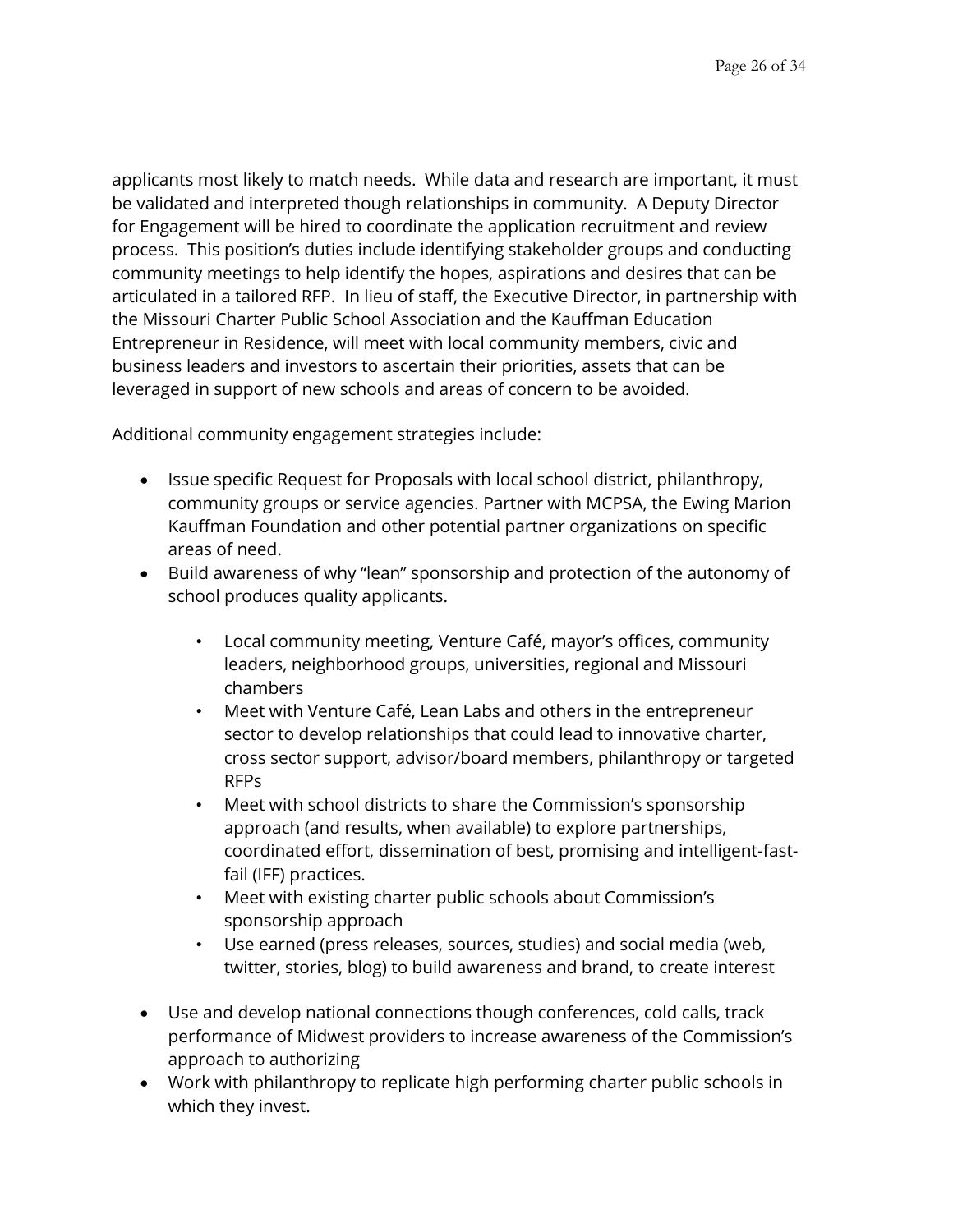- Actively participate in sponsor meetings to develop greater capacity of sector.
- Seek policy to be the appeal for sponsorship when accredited school boards reject charter applications.
- Meet with existing sponsors who no longer take application to explore partnership/merger/acquisition

#### Attracting Quality Models for Replication

Missouri has several high performing networks and a few high quality "boutique" schools that are high performing and in demand. Since these schools are already familiar with state regulations and statutes, have a track record of meeting Missouri Standards and are desired by Missouri families, it make sense to start by replicating these schools in surrounding communities or across the state. These models are: Concept, EEI, Frontier, University Academy, City Garden Montessori, KIPP, and the Kauffman School.

Many successful models operating outside of Missouri wish to grow, but are in states with caps on charter public schools. Missouri charter law, per pupil funding and the Commission make it attractive to existing models, particularly those who already operate in the Midwest. Groups like the Charter Public School Growth Fund and Education Cities can promote Missouri to successful models they support.<sup>16</sup>

#### Riding the Wave of (Education) Entrepreneurism

 $\overline{a}$ 

Both Kansas City and St. Louis have seen a growth in the entrepreneur and tech sector. Many of these same people are interested in social entrepreneurism. Others are education-entrepreneurs seeking non-traditional and innovative solutions to some of education's vexing problems. These seeds of innovation and entrepreneurism are attraction, causing excitement, generating other new ideas and bringing about a cultural change in both cities.

Programs like Teach for America, City Year and AmeriCorp contribute to the enthusiasm, growth and sense of possibility. TFA in St. Louis is now 15 years old, with alumni contributing in the classroom, civic leadership and in business. Kauffman's commitment to growing an entrepreneurial sector and quality public education (particularly for low income students) has resulted in the establishment of an Education Entrepreneur in Residence and opening of 4.0 in Kansas City. Both

<sup>&</sup>lt;sup>16</sup> Access to physical plant and talent are also important to attracting quality charter school providers.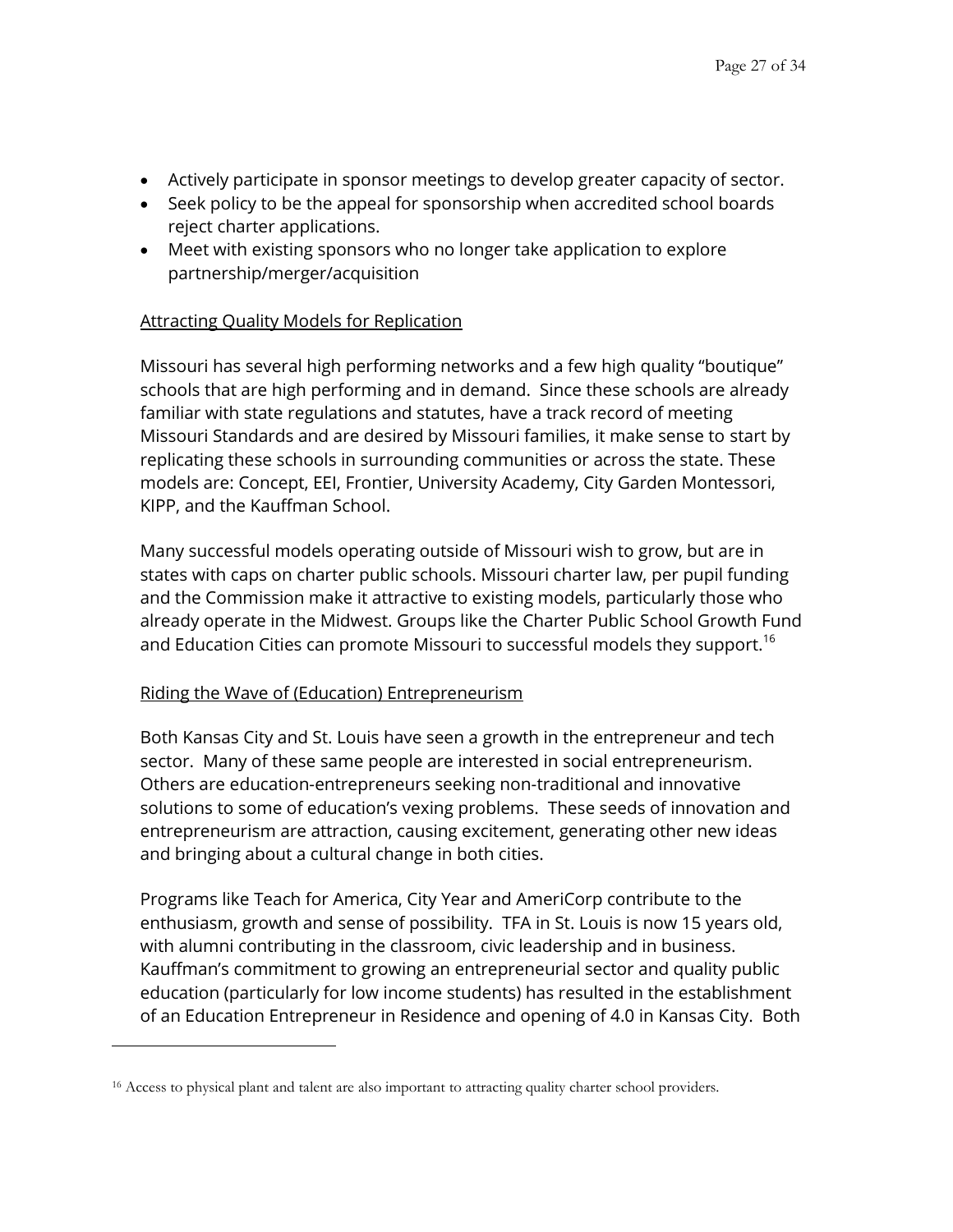will facilitate the incubation of new educational supports, including charter public schools.

#### Driving the Need for Turn-Around Models

The promise of charter public schools to perform or close is being challenged. Some of the frustration comes from parents who do not want their child's school to close. Some comes from district's who are the de facto recipients of students from failed charter public schools. Charter public schools will be challenged to find "replacement models" or takeover models to run their school instead of close. This may provide more stability for the students and faculty (in some cases), but without serious sponsor oversight these turnaround efforts could replicate persistently failed schools.

Correspondingly, education reformers and parents are pressing for greater outcomes at the individual school level, instead of at the district level. Several states, foundations and education entrepreneurs have already begun to address these lowest performing schools through Achievement Districts. These state established districts overlay existing local districts to assume control of the lowest performers (usually lowest 5%). The demand for both turn around models – as charters and in-district schools – will continue to grow.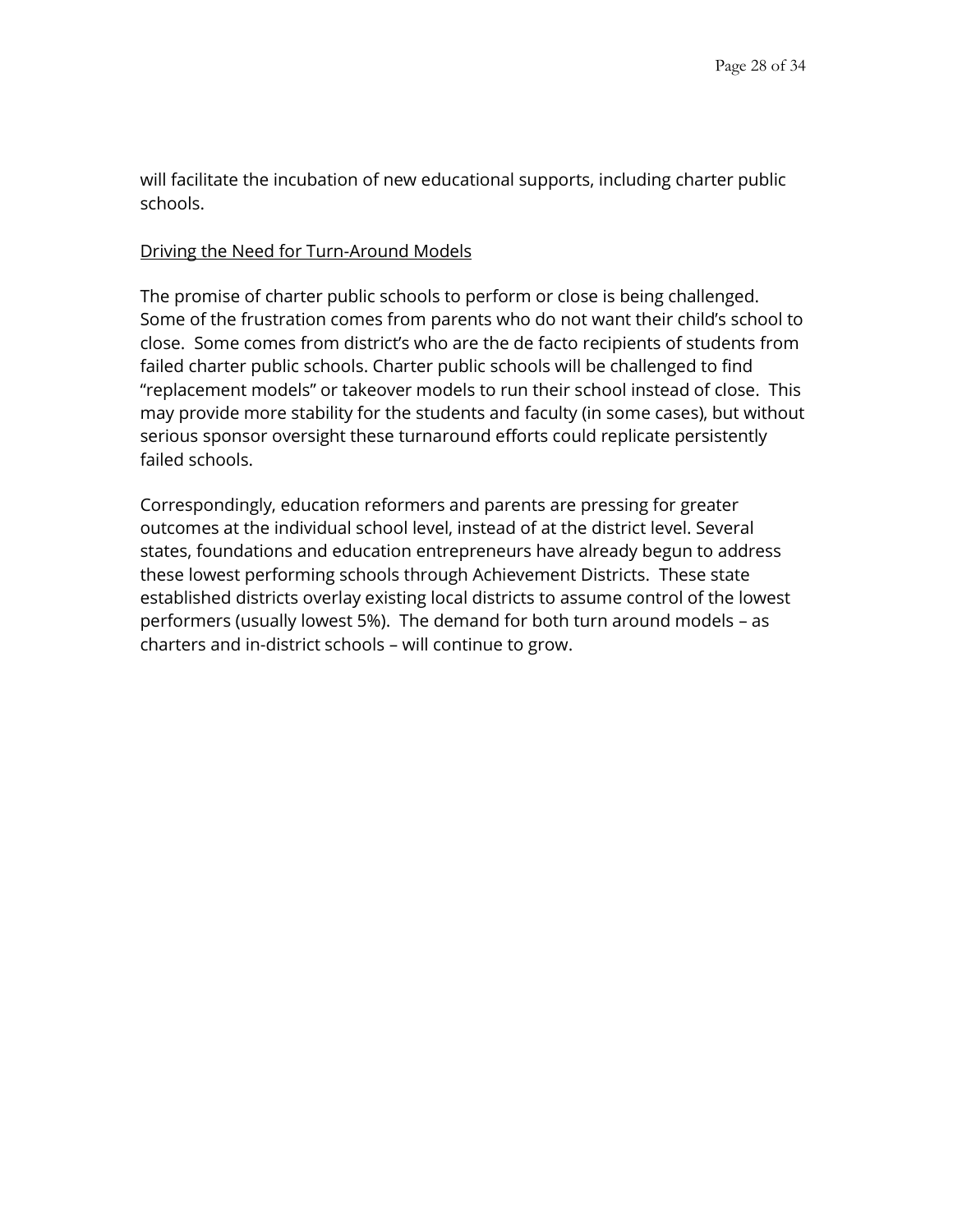## **VI. Growth Forecast**

<span id="page-28-0"></span>Replication and turnaround school applications will take 18-24 months from initial contact, through authorizing to opening. Innovation and boutique charter applications will take anywhere from 24 – 36 months from concept to opening. Statute requiring the MOSBOE approval by December 1 of the prior year may extend the opening date of new charter public schools.

The enrollment growth rate has changed considerably over the years. In the early years, charter public schools opened large schools with multiple grades. Schools founders later determined academic achievement was more likely of the schools started small, with a few grades, and grew a grade a year. Over the last 17 years, 18 of the 57 charter public schools LEAs have been closed. This makes the annual growth rate unpredictable and unreliable predictor of future growth.

|            | 2003   | 2004    | 2005     | 2006   | 2007    | 2008   | 2009   | 2010   | 2011    | 2012   | 2013     | 2014   | 2015    | <b>AVG</b> |
|------------|--------|---------|----------|--------|---------|--------|--------|--------|---------|--------|----------|--------|---------|------------|
| <b>STL</b> | 3.046  | 3,635   | 4,353    | 4.514  | 5,405   | 7.726  | 9,211  | 10,407 | 9.507   | 1.526  | 8,482    | 9,228  | 9,761   |            |
|            | Change | 19.3%   | 19.8%    | 3.7%   | 19.7%   | 42.9%  | 19.2%  | 13.0%  | $-8.6%$ | 21.2%  | $-26.4%$ | 8.8%   | 5.8%    | 11.5%      |
| KC         | 6,696  | 6,667   | 5,481    | 6,457  | 6,084   | 6,389  | 7,925  | 8.819  | 8,819   | 10.003 | 9,577    | 10.211 | 10,182  |            |
| Change     |        | $-0.4%$ | $-17.8%$ | 17.8%  | $-5.8%$ | 5.0%   | 24.0%  | 11.3%  | $0.0\%$ | 13.4%  | $-4.3%$  | 6.6%   | $-0.3%$ | 4.1%       |
| MO         | 9.742  | 10,302  | 9.834    | 10.971 | 11.489  | 14,115 | 17.136 | 19.226 | 18,326  | 21.529 | 18.059   | 19,439 | 19,943  |            |
|            | Change | 5.7%    | $-4.5%$  | 11.6%  | 4.7%    | 22.9%  | 21.4%  | 12.2%  | $-4.7%$ | 17.5%  | $-16.1%$ | 7.6%   | 2.6%    | 6.7%       |

#### **Demand Driven Growth**

Charter public school entrepreneurs, district officials, civic and business leaders and philanthropists continue to call for increased quality and innovation in education. Issues related to Ferguson, a growing tech industry and the scarcity of educational resources (at the state, local and federal level) put pressure on a sector full of need and potential. Demand for better public schools will continue for the foreseeable future.

Charter public school growth in St. Louis has been driven by the efforts of the fourterm mayor. Kansas City's growth was generated by willing sponsors and an education entrepreneur sector, fueled by a coordinated effort by philanthropy. Both cities can expect the support to continue.

Inner ring suburbs have not had serious champions for charter development. St. Louis students in unaccredited districts have access to a transfer program that allowed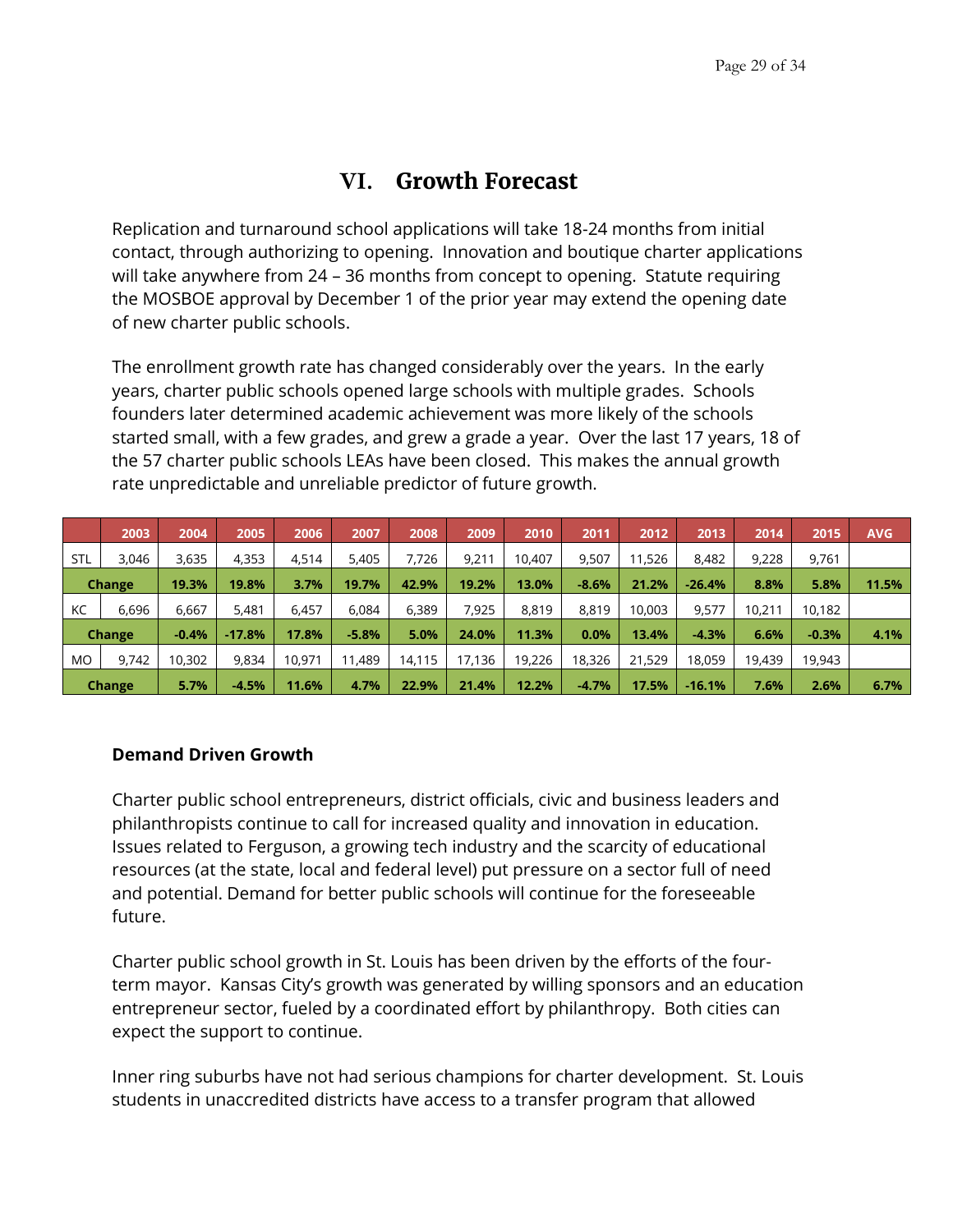students to attend schools in performing districts, reduce the urgency for charter public school development over the last three years. Changes in the accreditation status will reduce the number of transfer students. These communities remain eligible for charter public schools.

Hickman Mills, just outside of Kansas City, serves a demographic similar to KCPS and is provisionally accredited. Their school board and superintendent have added pre-k programs and are confident their instructional focus will lead to an accredited status. However, the shifts in population and the high mobility rate of the low-income population would suggest otherwise. Hickman's proximity to Kansas City, their size and their leadership makes them a potential district-charter partnership worth exploring.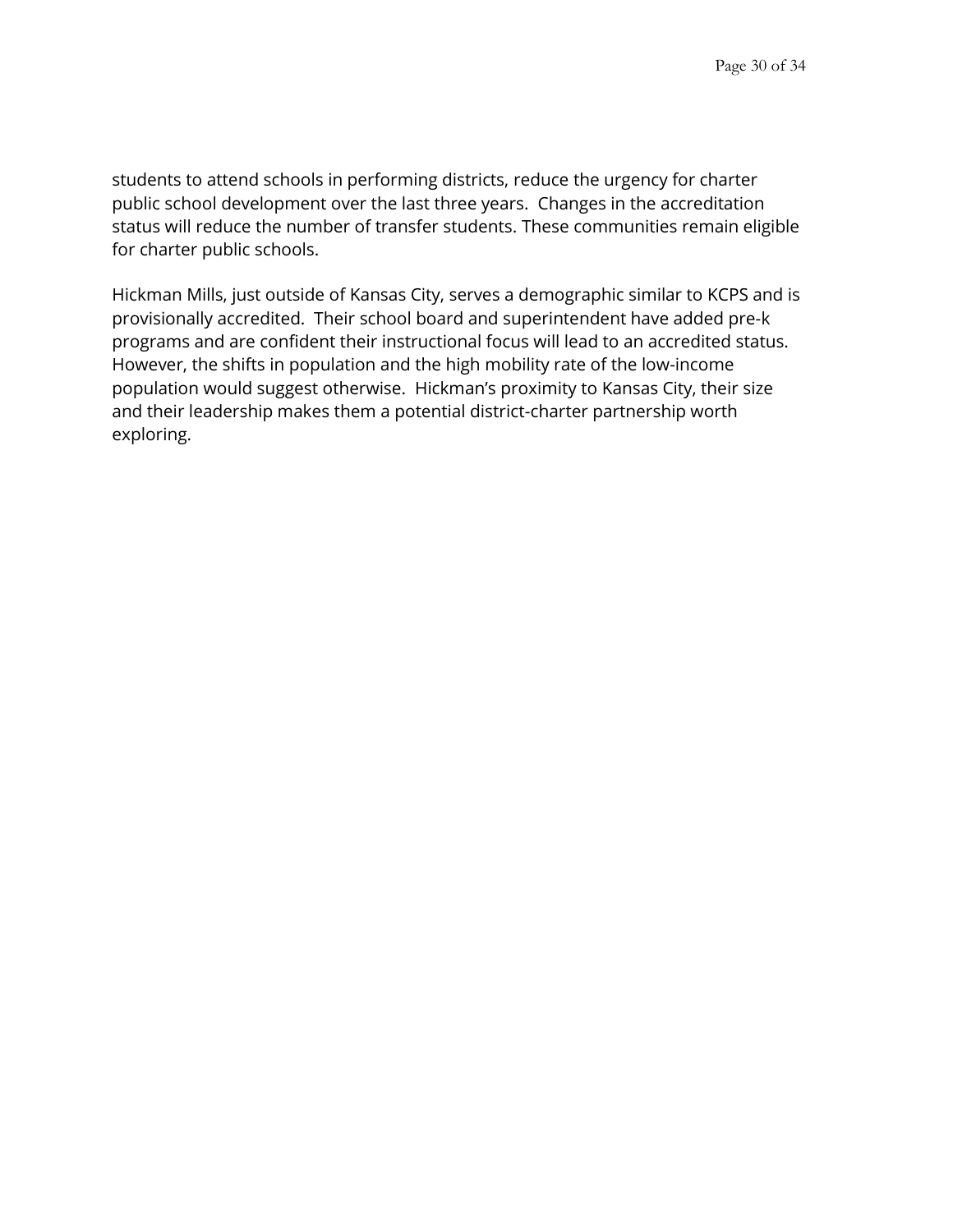# **VII. Management and Organization**

#### <span id="page-30-0"></span>**Personnel**

The following outline the functions of the founding Executive Director over the next 18 - 36 months:

- Attract quality charter public school applicants to Missouri
- Attract innovators to open charter public schools in Missouri
- Establish and manage a review process that identifies qualified applicants and recommend sponsorship to the Commission
- Drive results through sponsorship accountability
- Establish and manage performance based contracts with sponsored schools
- Protect the autonomy of the sponsored schools
- Protect the public and student's interest by assuring fair and open enrollment and services
- Work with community leaders, philanthropy and existing charter public schools to identify specific communities lacking access to quality public schools
- Build relationships within education reform and entrepreneur sectors; civic, philanthropic sectors in eligible; elected officials in Missouri
- Create a network of partners in support of mission, support of sponsored schools, support of districts that wish to replicate strategy
- Create short term operational plan and 3-year strategic plan
- Set and lead strategic direction of MCPSC
- Hire and develop talent
- Along with founding Commission members, develop the Commission's identity
- Along with the Chair, project the public "face" of the Commission
- Champion quality public charter public schools in Missouri and nationwide.
- Champion innovation in charter public schools.
- Champion dissemination of best and promising practices in the charter public school sectors (from the schools and from sponsorship.)
- Strengthen policy and laws that support Commission's mission
- Create opportunities for entrepreneurs to innovate in the charter public school space

The initial FY16 and FY17 internal team will rely on executive director, Commission and external partners to operationalize the legislative intent of MCPSC. The FY18 proposed chart grows the internal team to five members.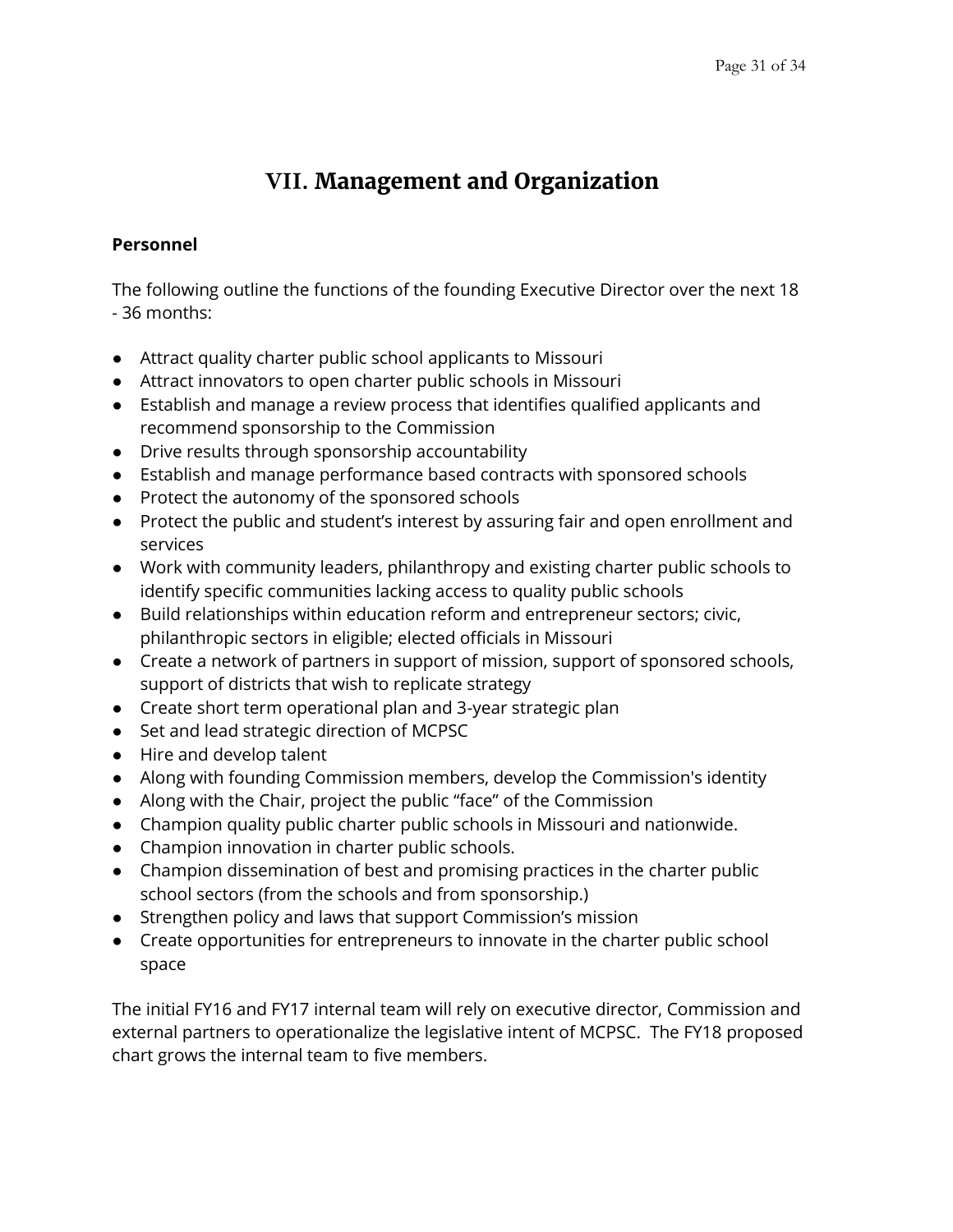

### **Proposed Organizational Chart**

The Deputy Director for Accountability and Renewal will manage the compliance and accountability of schools sponsored by the Commission, leads the evaluation team and manages the renewal or closure process of these schools.

The Deputy Director for Community Engagement and Application will work with communities seeking charter public school, and lead the team of reviewers in selecting applicants recommended for sponsors.

The Administrative Assistant will assist the Executive Director and Deputy Directors with direct administrative and logistic support, manage the departments reporting and fiscal operations. The Communication Assistant will manage press, social media, website and communication to key stakeholder groups.

In addition to agency staff, the Executive Director will create a network of partners to help the Commission successfully implement its strategic plan. The network will include individuals from a variety of sectors in and outside of education. Ed Reform Partners/External Partners include: MCPSA, Children's Education Alliance of Missouri (CEAM), Teach for America (TFA), Democrats for Education Reform (DFER). SchoolWorks, and Education Cities. Philanthropic partners include: Kauffman Foundation, Walton Foundation, Hall Foundation, and the Maxine Clark and Bob Fox Foundation. School talent partners include: Universities (both as teacher training, but also as lab schools), TNTP, TFA, AmeriCorps, HeadStarts. Civic and community partners include: City Year, Mayor's Offices in St. Louis and Kansas City, EdPlus, Missouri Chamber, entrepreneurship and start-up initiatives (such as Arch Grants, T-Rex, Lean Lab and the Kauffman), as well as candidates for statewide elected office.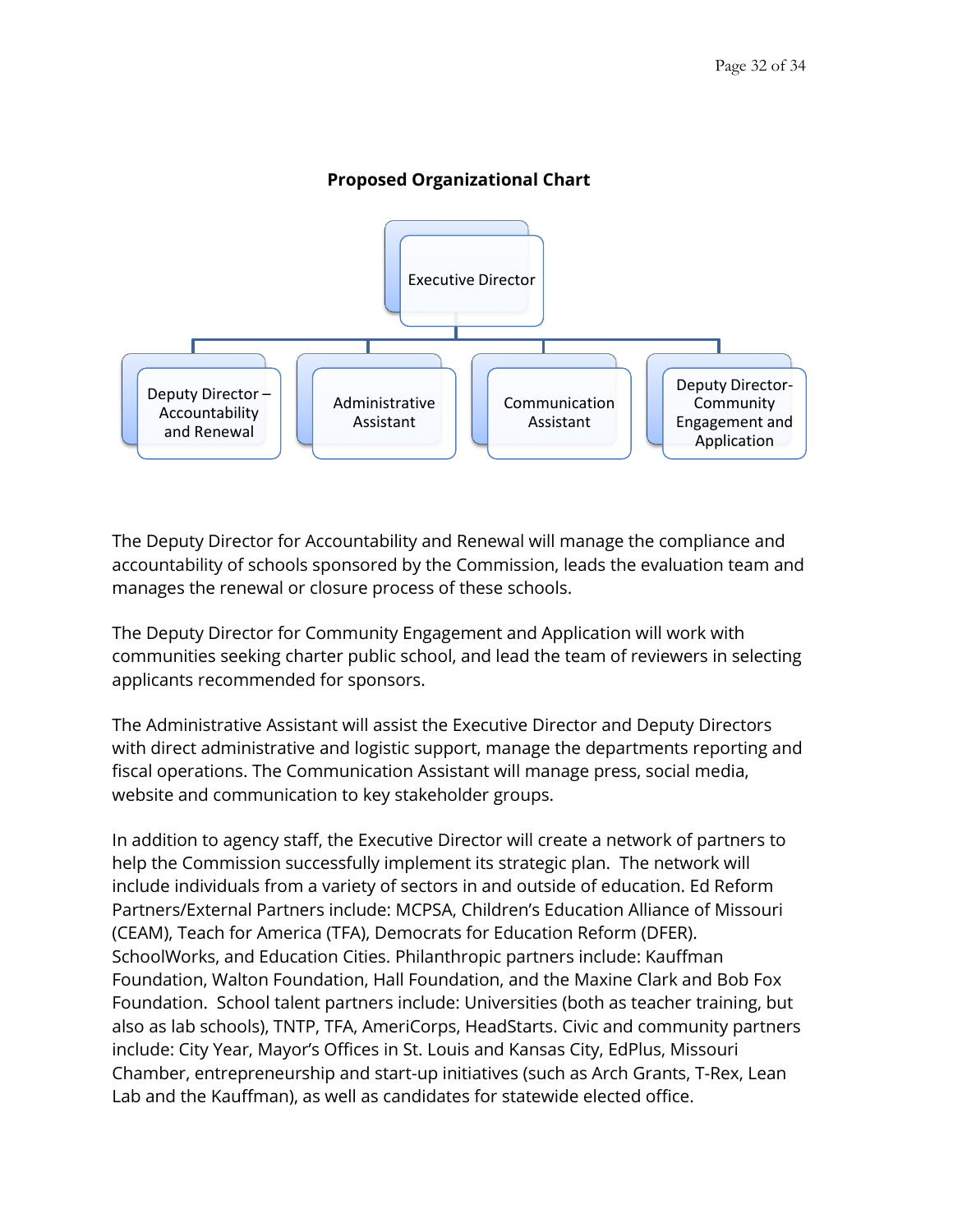# **VIII. Financial Plan**

#### <span id="page-32-0"></span>**Revenue**

Sponsorship fees are 1.5% of the Weighted Average Daily Attendance (WADA), with a maximum amount of \$125,000 per LEA (adjusted for inflation.) This fee structure is the same for each sponsor and is set in statute.  $17$  Sponsors receive payment once a school receives state funding, once in October and again in March. The generation, review, sponsorship and pre-opening expenses incurred by a sponsor are sunk costs. Fees are not generated until the school year when students arrive.

Kansas City sponsors receive about ~\$130 per student (adjusted for WADA as appropriated and as local taxes). St. Louis generates a slightly higher fee.<sup>18</sup> The current sponsorship fees equates to approximately 960 students per LEA, dropping with increases in State funding.

#### **Start-up Expenses**

 $\overline{a}$ 

FY16 salaries are \$145,000, Governor's withholding is \$4,000, with the remaining \$51,000 for staff and commission travel, staff and commission professional development, contracted/consultant services, telephone and office supplies. The FY17 request to expand the budget and staff was rejected. The Commission's FY17 budget request is equal to FY16.

The Office of Administration was engaged in July 2015 to assist the Executive Director in acquiring office space. It was determined that the Cambridge Innovation Center – Center for Emerging Technologies would be the best location for a new and growing agency. The office lease includes office, furniture, access to technology (both internet and hardware), parking, conference space, security and some kitchen facilities. While the lease is still in negotiations, the Executive Director has worked from home.

The second half of FY16 consists of developing the pre-opening and monitoring plan, and establishing the software service for tracking compliance. If additional supports are needed, the Kauffman Foundation has offered to entertain a proposal.

<sup>&</sup>lt;sup>17</sup> Add statute number Rules are adjusting to \$147,000; about 800 students

<sup>&</sup>lt;sup>18</sup> (Budget built on 2014 Kansas City payment, with no adjustment for inflation.)